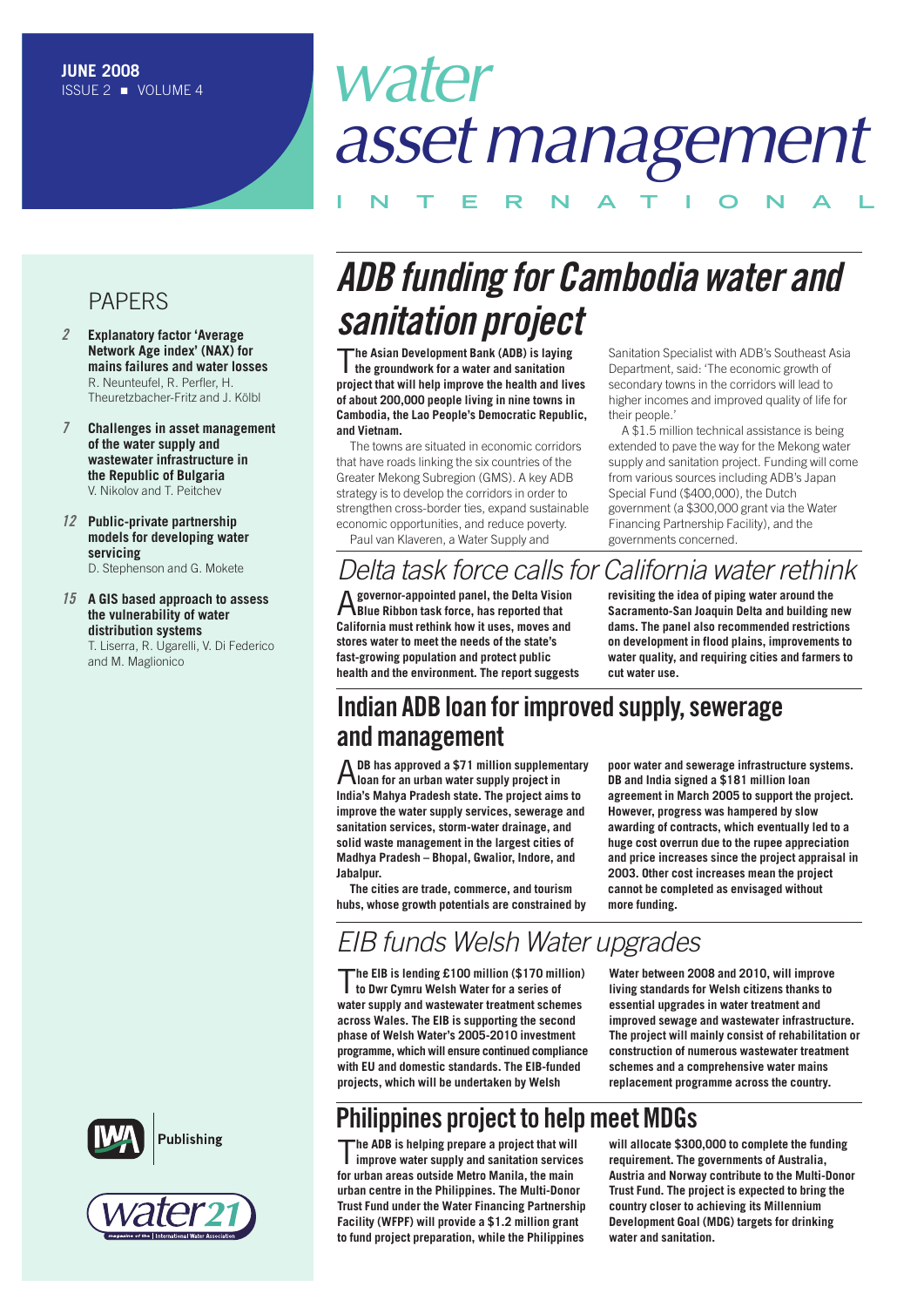#### EDITORIAL

#### **Editors**

Dr John Bridgeman j.bridgeman@bha

Professor Stewart Burn Stewart.Burn@csiro.au

Andrew Smith andrew.smith@yorkshirewater.co.uk

**Water Asset Management International is an international newsletter on asset management in water and wastewater utilities. The focus of the newsletter is on the strategic aspects of this developing field, providing utilities with international perspectives on infrastructure planning and maintenance as they seek to deliver cost-effective services to their customers.**

Instructions for authors are available at: www.iwaponline.com/wami/i2a.htm

Papers for consideration should be submitted to the editors or to:

Catherine Fitzpatrick Publishing Assistant cfitzpatrick@iwap.co.uk

#### PUBLISHING

#### **Associate Publisher** Keith Hayward khayward@iwap.co.uk

**Publisher** Michael Dunn

Water Asset Management International is published four times a year (March, published four times a year<br>ne, April, December) by IWA Publishing. Statements made do not represent the views of the International Water Association or its Governing Board.

#### **IWA Publishing Alliance House,**

**12, Caxton Street, London SW1H 0QS, UK** Tel: +44 (0)20 7654 5500 Fax: +44 (0)20 7654 5555 Email: publications@iwap.co.uk Web: www.iwapublishing.com

#### **SUBSCRIPTIONS**

Water Asset Management International is available as either a print or an online subscription.

2008 price (4 issues): £187 / €282 / \$373 (IWA members: £162 / €243 / \$312)

**Contact** Portland Customer Services Commerce Way, Colchester, CO<sub>2</sub> 8HP UK Fax: +44 (0)1206 79331 Email: sales@portlandpress.com

**Or visit:** www.iwaponline.com/ wami/subscriptions.htm

**Design & print** Original design: John Berbuto Printed by Hobbs The Printers, UK

ISSN (print): 1814-5434 ISSN (online): 1814-5442

© IWA Publishing 2008

## **Explanatory factor 'Average Network Age index' (NAX) for mains failures and water losses**

Nowadays various benchmarking studies are aiming to improve the performance in the water supply sectors of many countries. In Austria, significant efforts were spent to determine more than twenty factors influencing the results of performance, which is not common amongst many other projects. Knowing the influencing or explanatory factors enables a better definition of peer groups and so a better assessment of whether some Performance Indicators (PIs) of one utility are in a good or in a poor range.

Concerning mains failures and water losses, the strongest influencing factor besides the structural parameter 'urbanity' was found to be the age of the pipe network. The simple calculation of the average mains age does not consider that different pipe materials have different service lives. The network age index NAX does, and so provides an estimation of how much of the expected service life has elapsed over time. Along with the definition of peer groups, the age index NAX can be used as an explanatory factor for several PIs; to estimate the influence of network age on asset related performance indicators; and in long terms as an estimation whether there is enough rehabilitation and renewal done or not. However it is not recommended to directly derive rehabilitation strategies from age index NAX or to use it as a performance indicator but the NAX can give useful hints whether detailed analyses are to be carried out. R. Neunteufel, R. Perfler, H. Theuretzbacher-Fritz and J. Kölbl in this

paper describe why and how the age index NAX was developed and how it is calculated. It includes considerations concerning the used reference ages; possible enhancements and further research; the individual composition of the index value of any utility; and possible applications of the index.

#### **R. Neunteufel and R. Perfler**

Institute of Sanitary Engineering and Water Pollution Control, University of Natural Resources and Applied Life Sciences Vienna, Austria. Email: roman.neunteufel@boku.ac.at

#### **H. Theuretzbacher-Fritz and J. Kölbl**

Graz University of Technology, Institute of Urban Water Management and Water Landscape Engineering, Graz, Austria. Email: theuretzbacher@sww.tugraz.at

© IWA Publishing 2008

I **have started benchmarking n recent years, many countries studies with the aim of improving performance in their water**

**sectors. Starting from 2002,the OVGW (Austrian Association for Gas andWater) benchmarking system was developed by a**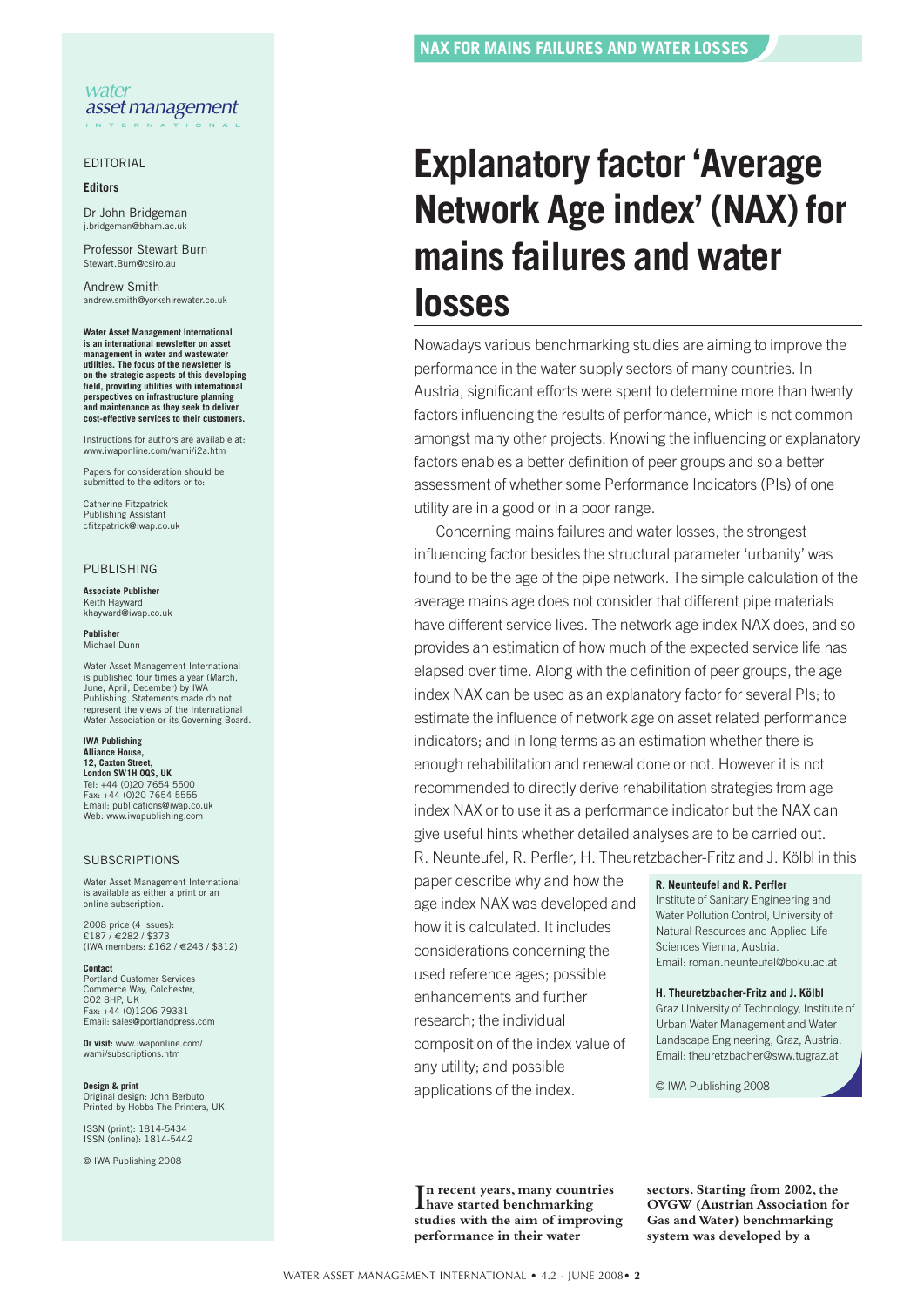

**consortium of university institutes and was applied at various Austrian water utilities in a pilot project.The project is predominantly based on the IWA (InternationalWater Association) performance indicator (PI) system (Alegre et al., 2000 and 2006), but was enhanced and adapted to the regional characteristics in Austria.A second largescale project (stage B) with 72 participants was completed in 2006 (Theuretzbacher-Fritz et al., 2006) representing about 50% of total inhabitants supplied.The water supply sector in Austria is predominantly publicly owned and operated.The benchmarking data gathered were both voluntary and anonymous.A significant effort was made to achieve better comparability across different supply utilities.Aggregated index values on task fulfilment, outsourcing and organization are used as explanatory factors. Grouping utilities according to various influencing factors is crucial to achieve high quality benchmarking. Beside unchangeable structural parameters one of the most important influencing factors**



*Figure 1* **Real losses/ connection / day according to network age index**

**according to network age index and urbanity**



**found, was the age of the pipe network.Any comparisons of the network age are always influenced by the pipe material mix used by each utility.To have a tool for grouping utilities according their network age and to have an additional explanatory factor for mains failures and water losses, the 'Average Network Age Index' (NAX) was developed by the Austrian project team.**

#### **Methods**

#### **The importance of the assessment of influencing factors**

Research on influencing factors has been an important part of the benchmarking project inAustria. The classification was based either on certain context information or on cluster analysis.On the one hand, grouping according to the most important influences enhances the comparability across different supply utilities. On the other hand, differences of median values between different groups quantify the influence of these parameters.To see whether there are differences between certain utilities or not, it was necessary to define peer groups according to the major influencing factors.Otherwise,structurally or somehow other caused influences like network age would possibly hide other findings.

#### **Developement of the Average Network Age index by taking into account service life**

The IWA manual on PIs for water supply services (Alegre et al.,2006) suggests the 'average mains age'(# CI53) as context information.The calculation shall be 'based on the age of each main and its length' for the whole system.So the average mains age is a weighted value with the effort of considering the age and length of all mains.However the average mains age does not provide an estimation of how much of the expected service life has elapsed by the time.This is because different pipe materials have different service lives.Similar to different materials, different diameter of each material group show different service lives.

Experience in theAustrian pilot project (stageA) showed that the used context information of'average mains age'(# CI53) is too general and not appropriate to evaluate the existing mains failure rates and water losses.As an enhancement of the 'average mains age'an index was developed in the Austrian OVGW benchmarking taking into account the service life of different material groups.The average network

age index (NAX) is a weighted index, considering the average age and the length-share of each pipe material group.The effort of calculation is similar to the average mains age but including the division of the weighted average age of each material group by the expected service life of each material group.In total the age index NAX takes into account 12 different material groups. For the Austrian benchmarking project in particular these are:

- asbestos cement
- reinforced concrete
- glass-fiber reinforced plastic (GRP)
	- cast iron (gray iron) (CI)
	- ductile graphite iron'old'– without protection against corrosion and without cement lining (until mid of the 1970s)
	- ductile graphite iron'new'– with galvanizing against corrosion and cement lining (starting from mid 1970s)
	- polyethylene (PE)
	- polyvinyl chloride (PVC)
	- steel'old'– without lining (until end of the 1970s)
	- steel'new'– with cement lining and outer PE casing
	- renovation (e.g. inlining)
	- other pipe materials

To keep the data acquisition simple the differentiation into different pipe diameters was neglected.

The index calculation is shown in formula (1).The age index NAX is therefore displaying the actual share of expected total service life of the total system of water mains.

$$
NAX = \Sigma L_i \star A_{act,i} / A_{ref,i} \quad [%
$$

for  $i = 1$  to *n* (1)

*L...*network length-share of material group [%]

*Aact ...*actual average age of material group [years]

*Aref ...*reference age of material group [years]

*n...*number of material groups

#### **Considerations concerning the reference age**

To begin with, some terms and definitions have to be discussed.The service life considered as the reference age is not necessary identical with either the so called physical life of assets or the economic life of assets. The service life also does not mean that no failure or burst must occur during that time.

The service life used as reference age rather represents an empirical value. The reference age for each group of pipe material is the age when the mains typically start to cause major problems and should be replaced.Of course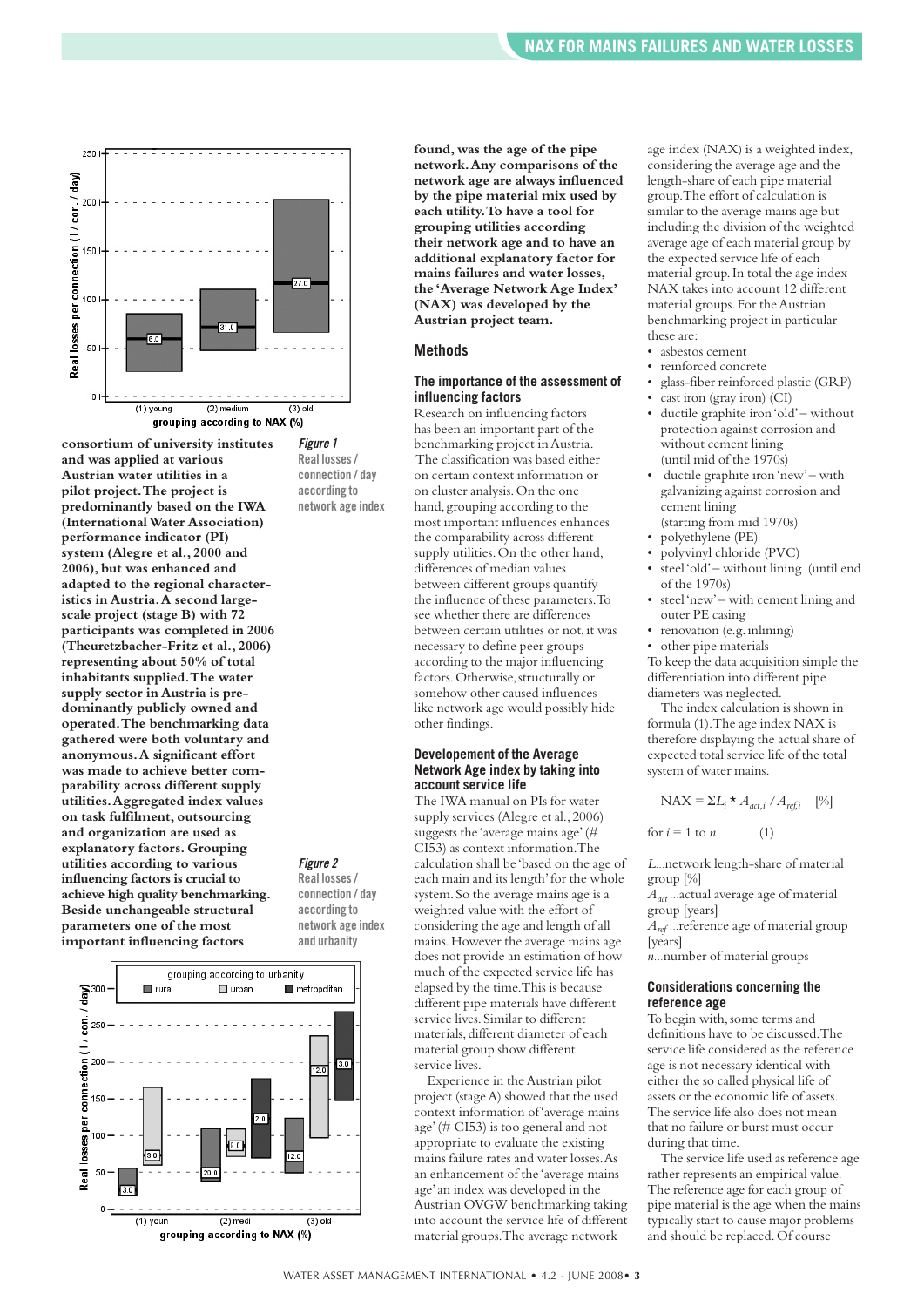problems are increasing with the age of mains concerning higher mains failure rates and background leakage due to small cracks and failures that could not be found and fixed.Therefore the reference age is to be determined according to a participative approach taking into account the experience of many water suppliers.

The expectable service life is considered to be influenced by many factors.These factors range from national differences like regulatory framework and standardizations concerning production of pipes or construction of mains;to regional differences concerning the surroundings and soil structure or even differences in subsidence and stress caused by static and dynamic loads.To determine these influencing factors widespread research and analysis would be needed.Two ways of determining the reference age were considered:

#### *Regionally different reference ages*

Using different reference ages or correction factors for each country or for each region or soil type means that the NAX represents the elapsed share of the service life of a pipe network of a certain region best possible.The advantage is that such individual adapted calculation of NAX will theoretically eliminate all influencing factors and make NAX therefore comparable across any utilities in the world.

The disadvantage of course is the very high effort of calibration of the model in each region or single case. Using many differentiated groups of utilities in order to consider all influencing factors will lead to very small samples and so however hindering a proper calibration or leading to high standard deviations.

#### *Uniformly predefined reference ages*

Using uniformly reference ages for one benchmarking project means that the NAX represents the elapsed share of the service life only as an approximation.This is because many region-specific differences and influencing factors are not included.

The advantage is that no complex modelling is necessary and if calculation parameters stay unchanged the NAX is comparable over the time scale.Differentiations concerning country, region or soil type can be done by grouping utilities according to these influencing factors.

The disadvantage is that the NAX value will have an inaccuracy in displaying the elapsed share of the service life across different countries or regions.This is because the regionspecific service life can differ from the predefined reference age.

Anyhow,if NAX is utilized as an explanatory factor or for grouping within benchmarking exercises, the inaccuracy is of relative matter and can more or less be neglected.The relative difference in reference ages between long lasting material and less long lasting material was considered to be more important than a very precise absolute value of reference age for each single material group which would change anyway for each country, region or even in single case.

The Austrian benchmarking project uses uniformly predefined reference ages.The expected service lives for the different material groups are based on all: literature values (Fuchs, 2001; DVGWW 401); expert opinions of the Austrian project group; and most important on empirical experiences of several Austrian water utilities. The predefined reference ages are used for the whole Austrian benchmarking project.Sticking to the once defined values without constant updating was considered to be more beneficial to the participants of a benchmarking exercise.Continuity is more important than frequently and precisely updating of the reference ages in order to achieve highly accurate models.

The explicit reference age of each material group is not provided in this paper.This is in order to not influence the discussion within each benchmarking project or each country. A future merger of reference ages used is desirable.In order to achieve a common IWA standard this should happen under the supervision of an IWA specialist group or IWA task group.

#### **Considerations concerning the composition of the index value**

Long time operation of a supply network should result in an average network age index of about 50%. Therefore, the index value should be a far-spread composition of very new parts of pipe network, some mediumaged parts and some old parts of network,next to being exchanged provided that failure rates correlate with pipe age.Other compositions can result in index values much lower than 50% (recent built network), around 50% or already higher or even much higher than 50%. Networks with a homogenous relative age may result in a bulk-renewal.A cost-trap might be waiting even if the actual age index NAX is very low at present.

#### **Results and discussion**

**Possible applications of NAX (Average Network Age index)** Mains failures and water losses are

influenced by many factors.In



*Figure 3*

**Infrastructure Leakage Index according to network age index** particular these are

- structurally related parameters like urbanity, pipe material and age of the network;
- physically related parameters like static and dynamic pressure head;
- economically related parameters like the type of water resources used and the effort of treatment as the marginal costs of water produced influences the economic impact of leakage.

Any comparisons of the pipe network age or groupings according to the average asset age of different utilities were always influenced by the mix of pipe material used by each utility.To have a tool for grouping utilities according their network age and to have an explanatory factor for failure rates and water losses, the age index NAX should be used.It was found to be one of the most important influencing factors on failure rates and leakage beside the structural parameter'urbanity'.

*Figure 4* **Infrastructure Leakage Index according to network age index and urbanity**

One application is to use the age index NAX as an explanatory factor for any performance indicators dealing with failure rates and losses.

Once the influence of the age of assets is eliminated by defining peer

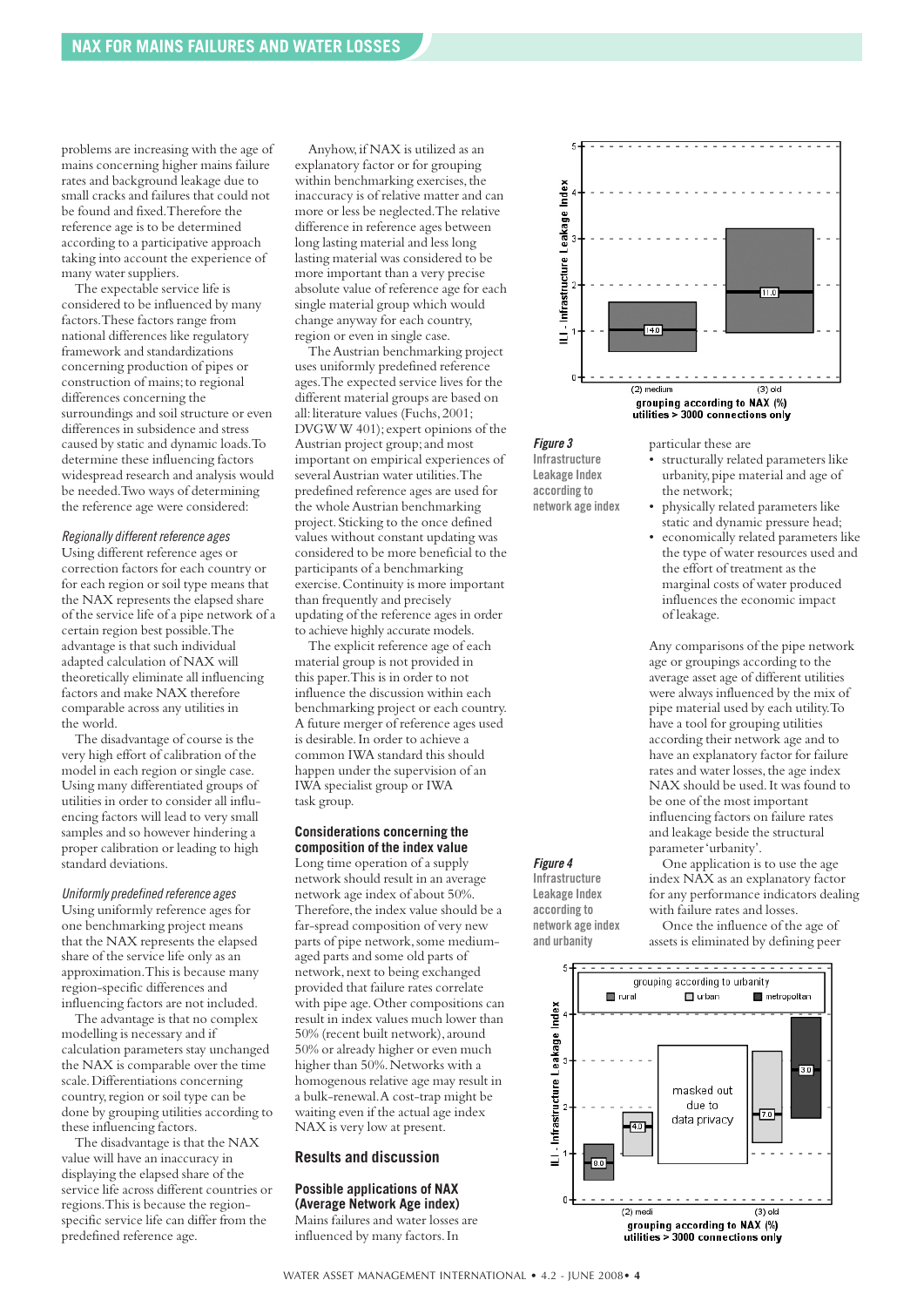groups according to the NAX other influencing factors can be found and quantified.The possibility of sub-grouping according to other influencing factors increases the significance of differences between peer groups.

Another application of the NAX is to quantify the influence of age.This can be determined according to the differences in the median values between the peer groups.

One last application is to monitor the trend of the age index NAX within one utility over the time scale. In longer terms, this could provide estimation whether there is enough rehabilitation and renewal done or not. However, the NAX should not be

used as a performance indicator and thus for the determination of rehabilitation needs or for deriving rehabilitation strategies.But the NAX may be a starting point considering long term development of the age structure of assets.For decisions on replacement or renovation strategies – which part and at what time – failure statistics or even more sophisticated rehabilitation tools should be used.The NAX can only provide a long-term cross-check.

#### **Possible enhancements of the age index NAX**

To upgrade the accuracy of the age index a differentiation into different pipe diameters is considered.The effort to acquire data for a weighted age value of several pipe materials times several diameters seems to be much higher than the benefit derived from better accuracy.Therefore the differentiation of diameters has been neglected until now.To keep the data acquisition simple, a certain inaccuracy has to be accepted.

Another issue is non-linear weighting of network age giving higher weights to older parts in order to create awareness to upcoming problems.Considering age distributions of material groups instead of average ages could close the actual gap between the pragmatic calculation of age index NAX and sophisticated rehab software tools.Therefore further research is planned on the cross connection with actual failure rates, water losses and the rate of leakage detection.The upcoming disadvantage with non-linear weighting is that the calculation of age index loses transparency towards the utilities.This might result in decreasing acceptance regarding the obtained results. Therefore only the linear weighting was used by now.

**Using NAX in the Austrian benchmarking project – examples**





**Distribution Mains Failures(transmission mains excepted) according to urbanity(left box) and according to network age index(right box)**

In theAustrian project the age index NAX was mainly developed with the purpose to have a tool for grouping utilities according to the age structure of their assets.This was necessary to enhance comparability across different utilities and to define peer groups.Best practices can only be defined within these groups.Utilities with a gap between their performance and the leading performances can derive measures to enhance their practices by learning from partners within their peer group.

The grouping according to NAX values in the Austrian benchmarking is:



• NAX is more than 60% old network

Utilities having values close to the threshold values of 40% and 60% are recommended to take into account their neighbouring group as well.

#### *Water losses*

Most of the water loss PIs are influenced by all: the urbanity; the network age; the leakage detection and repair;and also by economic considerations with respect to the marginal cost of water produced.For reasons of underground subsidence and stress caused by dynamic loads (traffic) and static loads (buildings) the urbanity is one of the strongest influencing factors on mains failures and on the creation of small leaks unable to be detected and fixed causing the so called background leakage. Another factor, increasing with urbanity,is the number of other infrastructures such as electricity, gas, telecommunication etc.being narrowly laid in the underground and thus influencing each other during construction or rehabilitation.The second most important factor is the age of the network which is displayed as the age index NAX.

Figure 1 shows the PI'real losses per connection per day'.By the influence



of the age index NAX, the median rises from about 60 litres (young) to 130 litres (old) indicating clearly the influence of asset age towards the water losses.The grey box shows 25% and 75% percentiles of the data.The number within the little white box shows the number of utilities displayed in the figure.Minimum and maximum values (whiskers) as well as outliers are generally masked in every figure due to protection of data privacy.

Figure 2 again displays the PI'real losses per connection per day'but with grouping according to the age index NAX and sub-grouping according to the urbanity.The increase of losses with both increasing urbanity and increasing age of the network becomes very clear. Within this smaller peer groups best practices can be determined and can act as benchmarks to the others within the group.

In combination with the 'level of leakage detection' even more differentiated peer groups can be determined.Of course it should be the goal of every utility to meet a level of high leakage detection to properly fight the water losses.But under one's present situation with the given personnel and the given network age, best practices can be defined and so the resources can be managed in the best way.

Of course sub-grouping sometimes divides the number of participants of a benchmarking exercise into almost too small peer groups.Therefore the Austrian benchmarking data were merged with the data of a partner benchmarking project in Bavaria (Germany) to enlarge the sample by about two (Neunteufel et al.,2007; Kiesl & Schielein 2005; Theuretzbacher-Fritz,2005).The first results were very promising making the differences between the peer groups more clear and significant but there is no age index like NAX available in the German project yet.

Figure 3 shows the 'ILI' (Infrastructure Leakage Index)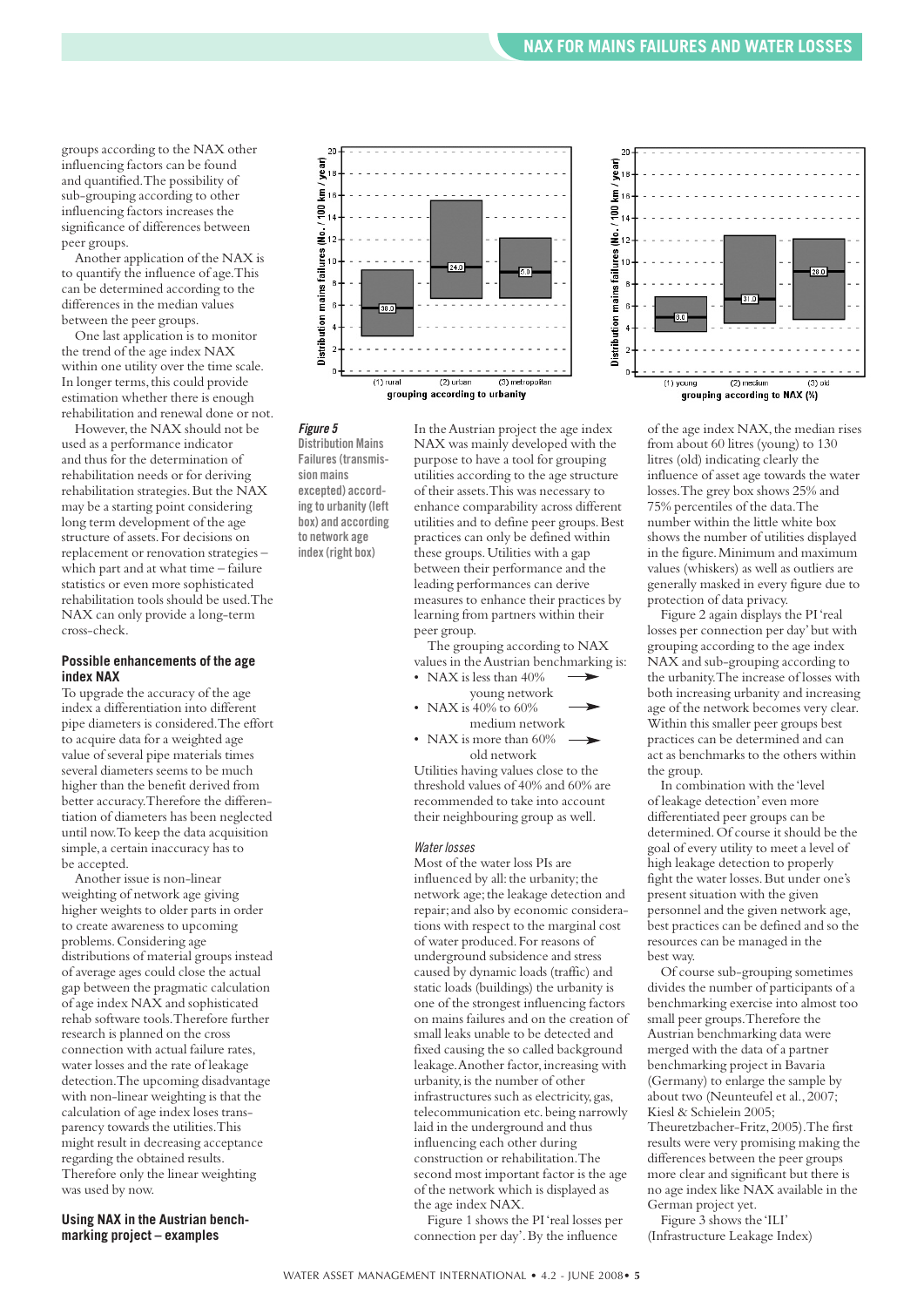according to the age index.As there are only very few utilities with a NAX less than 40% and more than 3000 service connections at the same time, this group (young) is masked out again due to protection of data privacy. Figure 4 displays the ILI with grouping according to the age index and sub-grouping according to the urbanity.This clearly shows the dependence of Infrastructure Leakage Index on both urbanity and age of the network.

#### *Mainsfailures*

Similar to the previously discussed water loss PIs the failure rate PIs are influenced by the parameters urbanity, network age and level of leakage detection as the most important factors.

Figure 5 displays the PI'distribution mains failures'according to urbanity in the left box and according to network age index in the right box.Figure 5 is revealing that there is no steady increase of bursts with increasing urbanity but a median increase with network age.

Figure 6 displays a clearer tendency for the PI'distribution mains failures' according to urbanity with sub-groups according to network age index.Still there is the exception that metropolitan utilities have similar or even lower mains failures compared with the urban utilities.As the water losses show a steady increase with urbanity at the same time, the assumption is that metropolitan networks might have higher background leakage than urban utilities due to the above named reasons but not necessarily show higher mains failures.Another assumption is that cracks or bursts in metropolitan cities can not be found as easily due to background noise, resulting in higher leakage and lower mains failures (found and fixed) if it is compared to urban utilities.

Figure 7 displays the 'distribution mains failures'dependent on the network age index and the level of leak detection.This figure reveals of course that younger networks have lower failure rates than older ones and therefore the level of leakage detection has little influence on the bursts found and fixed.Networks with age index 'medium'or'old'show a clear increase of failures found and fixed with increasing level of leakage detection. This suggests the positive effect of active leakage detection towards reduction of water losses especially within the older networks.

#### **Conclusion**

Asset benchmarking has to consider various influencing factors. Concerning mains failures and water losses the strongest influencing factor beside the structural parameter 'urbanity' was found to be the age of the pipe network.The simple calculation of the average mains age does not consider that different pipe materials have different service lives. The age index NAX does.And so it provides an estimation of how much of the expected service life has elapsed by the time.

The age index NAX can be used in different ways:

- as an explanatory factor for PIs dealing with failure rates and water losses;
- as a parameter to define peer groups of utilities in benchmarking projects to enhance comparability across the utilities and find best practices within related situations;
- to estimate the influence of network age on asset related
- performance indicators;
- as an estimation whether there is enough rehabilitation and renewal done or not in longer terms. However it is not recommended to directly derive rehabilitation strategies from age index NAX.But PI results which are evaluated with respect to the age index NAX can give useful hints whether detailed analyses with rehabilitation tools are to be carried out.

Together with other influencing factors the age index NAX is an additional tool that enables a better definition of peer groups and so a better estimation of whether some performance indicators of one utility are in a good or poor range. Concerning water losses and mains failures this results in either having a need to change asset management or to stick to the present procedures. **●**

#### **Acknowledgements**

The authors wish to thank all the participants for the interesting collaboration and their contribution to successful benchmarking projects.

#### **References**

*Alegre H.,HirnerW.,Baptista J.M. and R. Parena (2000):Performance Indicators for Water Supply Services.Manual of Best Practice,IWA Publishing,London,UK.*

*Alegre H.,J.M.Baptista,E.Cabrera Jr, F.Cubillo,P.Duarte,W.Hirner,W.Merkel, R.Parena (2006):Performance Indicators forWater Supply Services - Second Edition. Manual of Best Practice,IWA Publishing, London,UK.ISBN:1843390515 DVGW HinweisW 401*

*(1997):Entscheidungshilfen für die Rehabilitation vonWasserrohrnetzen Fuchs D.(2001):Decision Support Systeme für Rehabilitationsplanung von Wasserrohrnetzen.Schriftenreihe zur Wasserwirtschaft, band 35,Technische Universität Graz [german]*



grouping according to urbanity

*Figure 6* **Distribution mains failures (transmission mains excepted) according to urbanity with sub-grouping according to network age index**

*Kiesl,H.& J.Schielein (2005): Effizienz- und Qualitätsuntersuchung der kommunalenWasserversorgung in Bayern (EffWB) 2004.– Final Public Report on Bavarian project 2004/05) [german]*

*Neunteufel R.,R.Perfler,H. Theuretzbacher-Fritz,J.Kölbl (2007): Water Supply Benchmarking –A Cross-Border Comparison of Outcomes an Benefits inAustria and Southern Germany,IWA specialist conference on*



*Figure 7* **Distribution mains failures (transmission mains excepted) according to network age index with sub-grouping according level of leakage detection**

*efficient use and management of urban water supply 2007,20.-23.May 2007, Jeju Island,Korea*

*Theuretzbacher-Fritz,H.,Schielein,J., Kiesl,H.,Kölbl,J.,Neunteufel,R. and Perfler,R.2005.Trans-NationalWater Supply Benchmarking:The Cross-Border Co-operation ofThe Bavarian EffWB Project andTheAustrian OVGW Project. -Water Science &Technology,Water Supply 6 (2005), p.273-280.*

*Theuretzbacher-Fritz H.,Neunteufel R.,Kölbl J.,Perfler R.,Unterwainig M. and R.Krendelsberger (2006): Benchmarking und Best Practices in der österreichischenWasserversorgung – Stufe B - Final Report onAustrian project 2005/06,Graz-Vienna-Wiener Neustadt,Austria [german]; www.trinkwasserbenchmarking.at*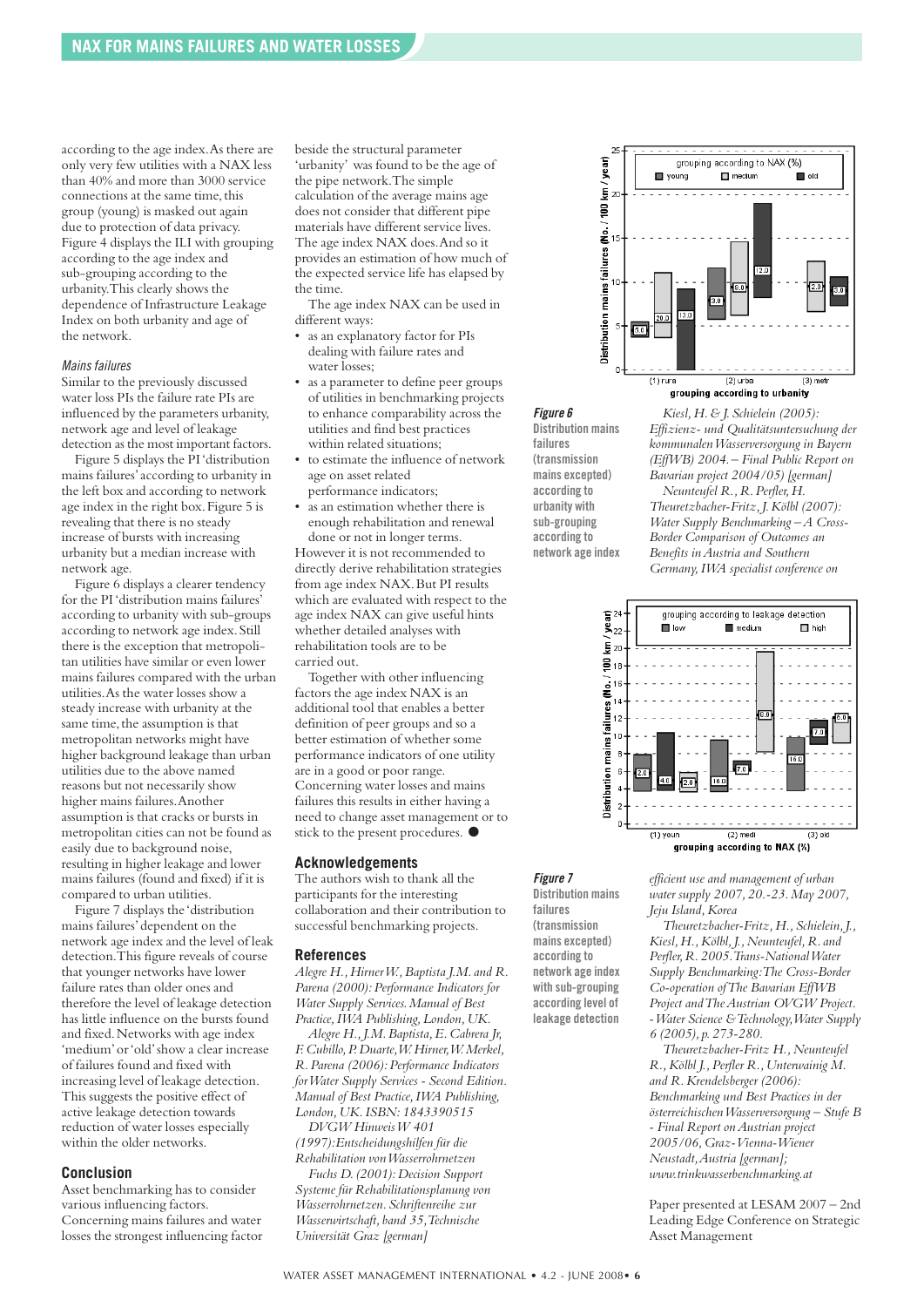## **Challenges in asset management of the water supply and wastewater infrastructure in the Republic of Bulgaria**

V. Nikolov and T. Peitchev aim in this paper to make critical professional assessment of the historical and current management of the WSW sector in Bulgaria, and to recommend variants of an optimal management structure.

W**ater supply in Bulgaria is at a comparatively good level; this is confirmed by the following facts – the extremely high level of central water supply for the population in the country (98.8%),the large scale water supply systems, and the highly qualified engineers and specialists in the field of water supply and wastewater (WSW). Nevertheless, there are a lot of serious problems in the water sector, accumulated since 1989, when the change of the political and economic systems began, accompanied by an economic crisis.These changes affected the water sector as well, and theWSW sector in particular.**

The aim of this paper is to make a professional assessment of the management models implemented and carried into practice in the country,to compare them with those in the EU and other industrialised countries,as well as with the common requirements and regulations of EU and the expected challenges in the next 10-15 years.As a result of this analysis variants of optimal management models in theWSW sector are recommended.

#### **Management of the WSW sector in Bulgaria**

The beginning of the centralized water supply in Bulgaria was in 1897, when the *Act on PublicWorks in Settlements* was adopted. Since then, the WSW sector has gone through different stages of management, the most characteristic of which are the following:

#### **1966 – 1989**

TheWSW sector was managed by the Ministry of Construction and Architecture, successor of which concerningWSW activities is the present Ministry of Regional Development and PublicWorks (MRDPW).There were several main organisations functioning in

the water field,as:

- The Department ofWater Supply and Sewerage in the Faculty of Hydrotechnics at the Higher Institute forArchitecture and Civil Engineering (renamed to University ofArchitecture,Civil Engineering and Geodesy in 1995).The Faculty and the Department train civil engineers in the field of water supply and wastewater disposal.
- The Research Institute for WSW, established in 1960.The main objectives and activities of the Institute were scientific, scientific/ applied and technological/research; gathering of information and data; drafting regulations,strategies, methodologies, instructions, etc. in the field of water supply, sewerage, water and wastewater treatment.
- The National Design Institute 'Vodokanalproekt'with main functions to investigate, design and construct the water intake installations and equipment for all projects of national and regional significance.This Institute designed allWSW systems,water and wastewater treatment plants and pumping stations in the country.
- The State Directorate 'WSW', which performed the activities of investment and exploitation of all WSW systems in the country, except those in Sofia.The governance was performed by a General Director (appointed by the MRDPW) and an Economic Council (with representatives from all regional branches).The State Company had regional branches in all of the 27 administrative regions of the country.The ownership of all WSW systems and equipment was 100% public (state).
- TheWSW Company for Sofia, which performed the activities of investment and exploitation of the city's WSW system, delivering drinking water and providing

**V. Nikolov**, Assoc. Prof. Dr., President of the Bulgarian Water Association, Sofia, Bulgaria Email: bawk@mail.prosoft.bg

**T. Peitchev**, Prof. Dr. Eng., Vice President of the Bulgarian Water Association, Sofia, Bulgaria Email: bawk1@uacg.bg

© IWA Publishing 2008

wastewater services.The assets of the SofiaWSW Company were 100% public (municipal) property.

During this period the water price was equal for the whole country and was determined by the Government.The assets of allWSW systems were public property and the financial resources for investment projects were provided and ensured by the state.This period can be named'the golden period'of the Bulgarian water supply and wastewater sector as there were built WSW systems at a large scale and 98.8% of the population in the country was provided by centralised water supply – a level that has not yet been reached by many European countries.Some of the systems are situated on a territory comprising dozens of municipalities from several administrative regions,and the water source is at one of them.During this period,many and various studies and scientific investigations were carried out and highly qualified engineers and technicians were educated and trained.

The experience in Bulgaria till 1989 showed that the existing structure of WSW Sector of that time – with one municipalWSW Company for the capital city Sofia and one stateWSW Company for the rest of the country, was the best among all the models existed in the water sector through the years.The advantages of this model are the following:

- Unified national policy inWSW Sector is carried out and implemented;
- The price of water is equal for the whole country; it allows the application of the principles of social solidarity and equality;
- Centralised scientific/applied and technological/research activities were carried out as well as information services, methodical guidance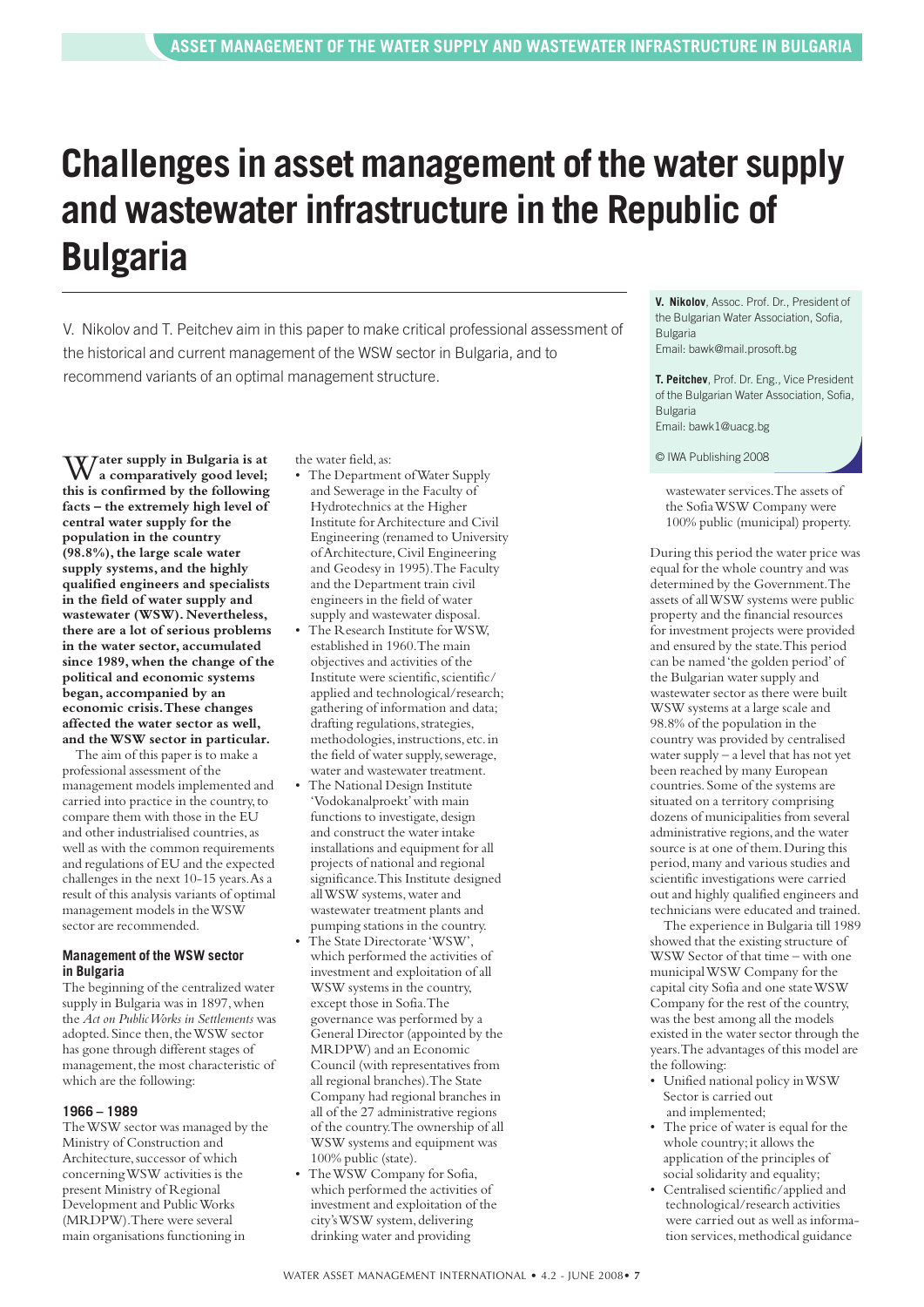of all the chemical-bacteriological laboratories;drafts of norms and regulations were drawn up; international cooperation and transfer of the positive foreign experience and good practices and education and training of managers and skilled personnel were accomplished; financing of large-scale investment projects, etc.

#### **1989 – 1995**

Restructuring of theWSW sector began following the proposal of the World Bank,and the so-called'water loan' was signed. As a result, the State WSW Company was closed down in 1989 and a number of independent companies were set up  $-29$  stateowned and 14 municipal-owned.The closing down of the nationalWSW company was the biggest mistake in the water sector; the current situation is a consequence of this step.

#### **1995 – 2006**

- Out of the existing 29 state-owned WSW companies,16 are transformed into mixed state-municipal companies with 51:49 ratio of shares; the state committed gratuitously some of its property to the municipalities.The shares between the municipalities are distributed proportionally to the number of their population without taking into consideration the real value of the WSW infrastructure.According to the instructions of theWorld Bank, the aim of the restructuring of the WSW Sector is that the state has to assign in the future the remaining 51% of its property to the municipalities. Fortunately,this second stage was not realized.
- 22 municipalWSW companies are set up with 100% municipal owner ship of assets.
- 1999 the ECO AOUA TECH Institute (the former Research Institute forWSW) is shut down;
- 2000 Vodokanalingenering (former National Design Institute 'Vodokanalproekt') has become 100% private but its activity remains symbolical.
- 2000 A Joint Stock Company (AD)'SofiyskaVoda'is created between the Sofia Municipality, the UK company 'InternationalWaters', theAmerican company Behtel and the Italian company Edison.The WSW services in the capital city of Sofia are given under 25-year concession contract to'Sofiyska Voda'.The ratio of assets between the municipality and the concessionaire is 23%:77%.

Nowadays, the foreign stockholders in'SofiyskaVoda'are the UK Company United Utilities and the European Bank for Reconstruction and Development (77% of the assets), buying out the shares from the previous concessionaires.

The Sofia Concession turned out to be a major problem for the capital;it remains on the top list of the news.In June 2006 the Parliamentary Commission against Corruption ascertained a corruption practice in the concession contract between Sofia Municipality and 'SofiyskaVoda'AD.

- February 2005 -TheWater Supply andWastewater Services Regulation Act was adopted;according to the Act theWSW services became an obligation of the existing State Energy Regulatory Commission, which added'Water'in its name and became State Energy andWater Regulatory Commission (SEWRC).The State commission started its real functioning at the end of 2006.The standpoint of the BulgarianWaterAssociation on the Water Supply andWastewater Services RegulationAct has been negative from the very beginning, because:
	- The need of such state regulatory body is not proved, as all water companies in the country, except one,are public.
	- There is no EU country having a joint regulatory body for energy and water services.
	- The members of the SEWRC were appointed contrary to the law (without having the necessary qualifications and length of service in the WSW field).

By its form of government according to the Commercial Act, the water companies are:EOOD (Single Person Limited Liability Company), EAD (Single Person Joint Stock Company), OOD (Limited Liability Company) andAD (Joint Stock Company).With the exception of the region of Sofia city,all other companies have public management (state, municipal or mixed – state-municipal).

The status of the water companies and their management by June 2007 is the following:

- Total number 60
- 100% State companies 11 EOOD and 1 EAD
- 100% municipal 27 EOOD • State-municipal with 51:49 ratio of
- shares –16 OOD and 1AD Private concession – 1 AD
- (Sofia City)
- Others 3

There are several cases where parts ofWSW systems (water-intakes

installations, pump stations, treatment plant, etc.) providing services to urban areas have become private.This happened during the processes of privatisation of the industrial enterprises as these parts of theWSW systems were in their assets.

The state policy in water sector is laid down and conducted by the NationalAssembly,Council of Ministers and the Ministry of Regional Development and PublicWorks. The governing bodies of the water companies (Managers/Directors and governing councils) are appointed and dismissed by the Minister or,in the case of municipal companies, by the respective municipal councils.

NewWSW projects,as well as the rehabilitation and renovation of the existing systems are financed mainly from the state and municipal budgets, from European funds (PHARE, ISPA and SAPARD), bank loans and resources of water companies themselves.The financial resources from the European funds are coordinated by:

- MRDPW forWSW projects and systems in the country;
- Ministry of Environment andWater (MoEW) – for inlet sewers and wastewater treatment plants;

When regulating the organisation and management of water services,it should be taken into account that the sector has specific characteristics, which are not valid for other industries and services, namely:

- WSW is an industry (water industry) which produces and delivers water to consumers for drinking, industrial and other needs,whereupon receives, disposes of, and treats wastewater to a degree which allows discharging into water intakes;
- 'Water'as a commodity is very specific and therefore it is a'special commodity';
- The water industry relies on a secured natural raw material (the national water resources) and naturally secured monopoly market;
- WSW provides public services of natural monopoly character;
- Drinking water is the only product of vital social and sanitary importance which can not be imported through transport vehicles;
- TheWSW activity comprises the manufacturing process organisation and delivery of water to consumers as well as wastewater disposal. Therefore, the public authorities' role for the organisation and control of theWSW services should be their obligation by law.BWA insists this obligation to be included in a newWSWAct.

Currently, **the main problems** in the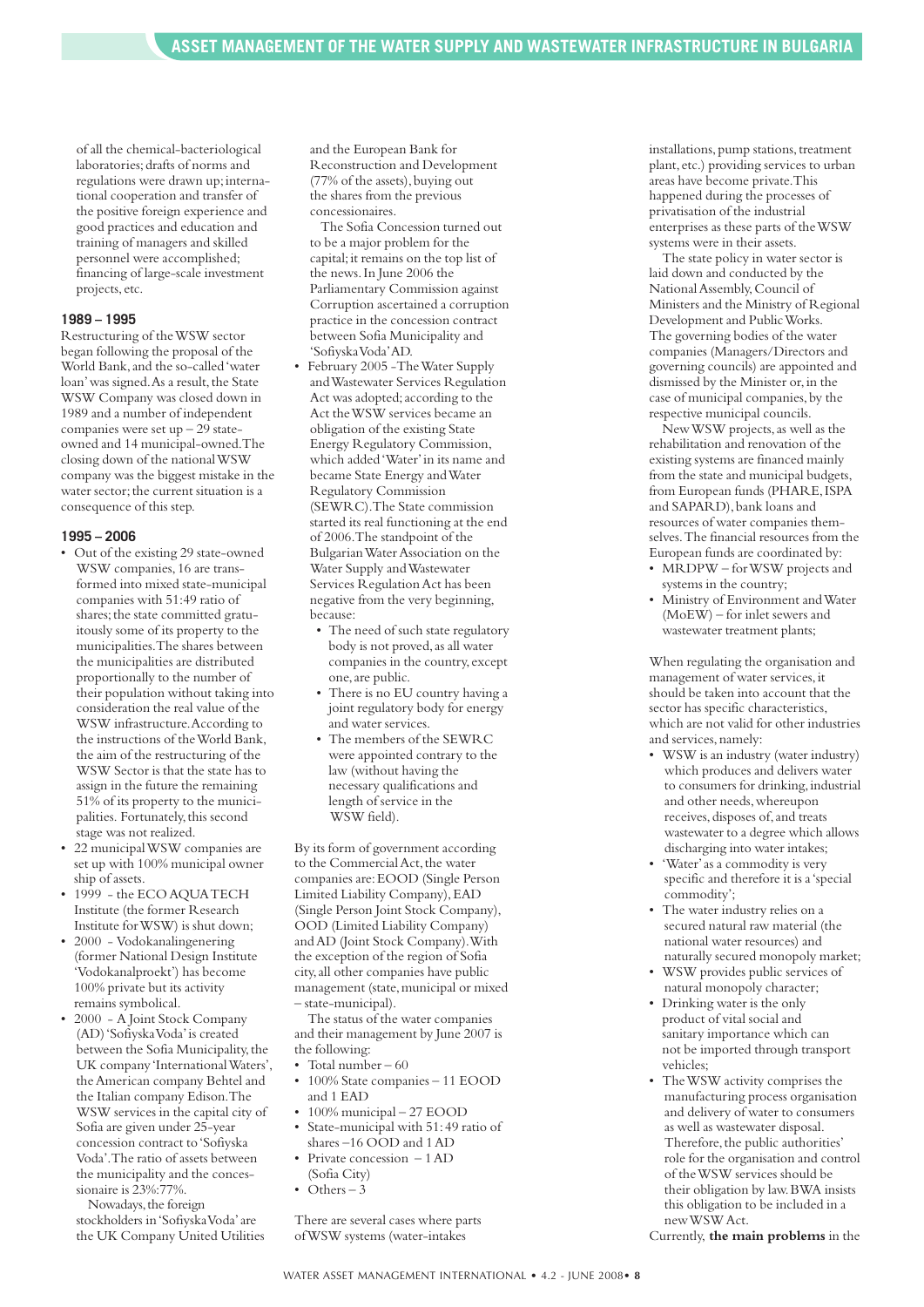WSW sector are the following:

- The water sector is not a state priority: • The ownership and management of theWSW systems are still not
- well regulated; • Water sector is governed and controlled by three state bodies – MRDPW, MoEW and SEWRC:
- The rights, obligations and responsibilities of the public authorities (state), water operators, water consumers and branchWSW non-governmental organisations (NGOs) are still not completely and precisely regulated;
- There are elements of WSW systems in the assets of privatised industrial enterprises;
- Due to not quite clear property issues there are serious problems and difficulties in putting into operation of already builtWSW facilities;
- The number of the existingWSW companies in the country is too high – more than 60.The companies are regional (state-owned), municipal,mixed (state-municipal) and private; they possess WSW assets and provideWSW services;
- A significant percentage ofWSW systems are old and technically out of order and there is an urgent need for rehabilitation or even complete reconstruction; nevertheless no real actions and steps are undertaken and the water losses unjustifiably have reached extremely high levels;
- The number of settlements under water rationing – permanent or seasonal, is considerably high;
- Insufficient sewerage rate in settlements and low percentage of treated wastewater;
- There is no nationalWSW centre to provide scientific, technological, methodological and strategic management services to the water sector.

In the EU countries, there is a great variety in the forms of ownership and in the management models of the WSW systems.Therefore, each country decides on its own how to proceed with these issues.The situation is similar in other industrialized countries in the world.

#### **Main conclusions related to management of WSW sector in Bulgaria**

As a result of the analysis about the positive experience in the water sector, the following is deemed expedient for Bulgaria:

- WSW systems should remain public.
- The management ofWSW systems should remain public, through public operators.
- One state body should perform the governance of the water sector.
- Water supply and sewerage are two components of one and the same process,from water sources to the wastewater discharge into the water intakes.Therefore the complex and joint management ofWSW services should remain as it is now – performed by one and the same water operator/company.
- WSW services should be delivered to the society directly by the water operators/companies,without intermediaries.
- It is necessary a nationalWSW center to be established to provide scientific/applied, technological, and strategic management services to the water sector.
- It is necessary the issues regarding the unified management of the WSW sector to be carefully considered (except Sofia) as well as the equal price of water in the whole country.It would allow the application of the humane principles of social solidarity and social justice.
- Taking into consideration the bad experience in Sofia, the concession as a management model should not be implemented.

#### **Main challenges in WSW sector**

According to the authors, the main challenges in theWSW sector in Bulgaria are the following:

- Inadequate regulatory provisions for the sector (legislation and regulations),including the infrastructure ownership and management;
- The price of water and the quality of WSW services;
- The quality of the drinking water; • High levels of water losses in the
- water networks; • Rehabilitation and modernisation of
- the existing water treatment plants and construction of new ones;
- Necessity of laying of thousands kilometres of sewers for settlements and hundreds of wastewater treatment plants;
- Protection of the national water resources from pollution and exhaustion;
- Providing the necessary financial resources for rehabilitation and construction of new water supply systems and facilities;
- Education, training and qualification of managers, engineers, experts and workers for design, operation and management ofWSW systems, including treatment plants.

Considering the good Bulgarian traditions in water field and its current unsatisfactory condition;the great potential of the country, still insufficiently used; the achievements of water management worldwide,the EU requirements; the territory size and

population of the country; the tradition people to drink water from the tap;the **main challenge** inWSW sector is its insufficient regulation.Solving this main challenge needs good political will and undertaking the following urgent steps:

- Adoption of a new **Water Act.** It has to regulate the ownership of water as well as the basic principles of protection, rational use and management of water resources;to implement the essential part of the EuropeanWater Framework Directive without considering the issues related to the ownership of the water systems and facilities. Those issues should remain to be considered in more specific acts; WSWAct is one of them.
- Adoption of **Water Supply and Wastewater Act.**This act is the key for solving the problems in water sector because it should regulate the rights and obligations of all stakeholders.WSWAct should define clearly and precisely the following basic issues:
- 1 Management of the water sector by one state body (ExecutiveWSW Agency, for example).
- 2 Public property ofWSW systems and facilities.
- 3 The access to drinking water should be declared an irrevocable human right.
- 4 All facilities owned by private juridical and physical persons should be reversed in public assets.
- 5 Admissible models for management ofWSW systems and services; priority should be given to public management.Concession must be left as a last option.
- 6 Regulation of the water quality and the price ofWSW services should be performed by independent public-state authority.
- 7 The rights,obligations and responsibilities of public authorities; water operators/companies;water consumers and branch NGOs.
- 8 Sources for financing of investment projects (if appropriate conditions exist, the WSW sector could be self-financing).
- 9 Establishment of National WSW Center, providing scientific/applied, technological, informational and methodological services to the sector, as well as preparing of legislative documents, strategies, standards, regulations, instructions, etc.;transfer of foreign positive experience and good practice; qualification and training of managers and workers.
- 10 Education,qualification and training of managing and working personnel of the public operators.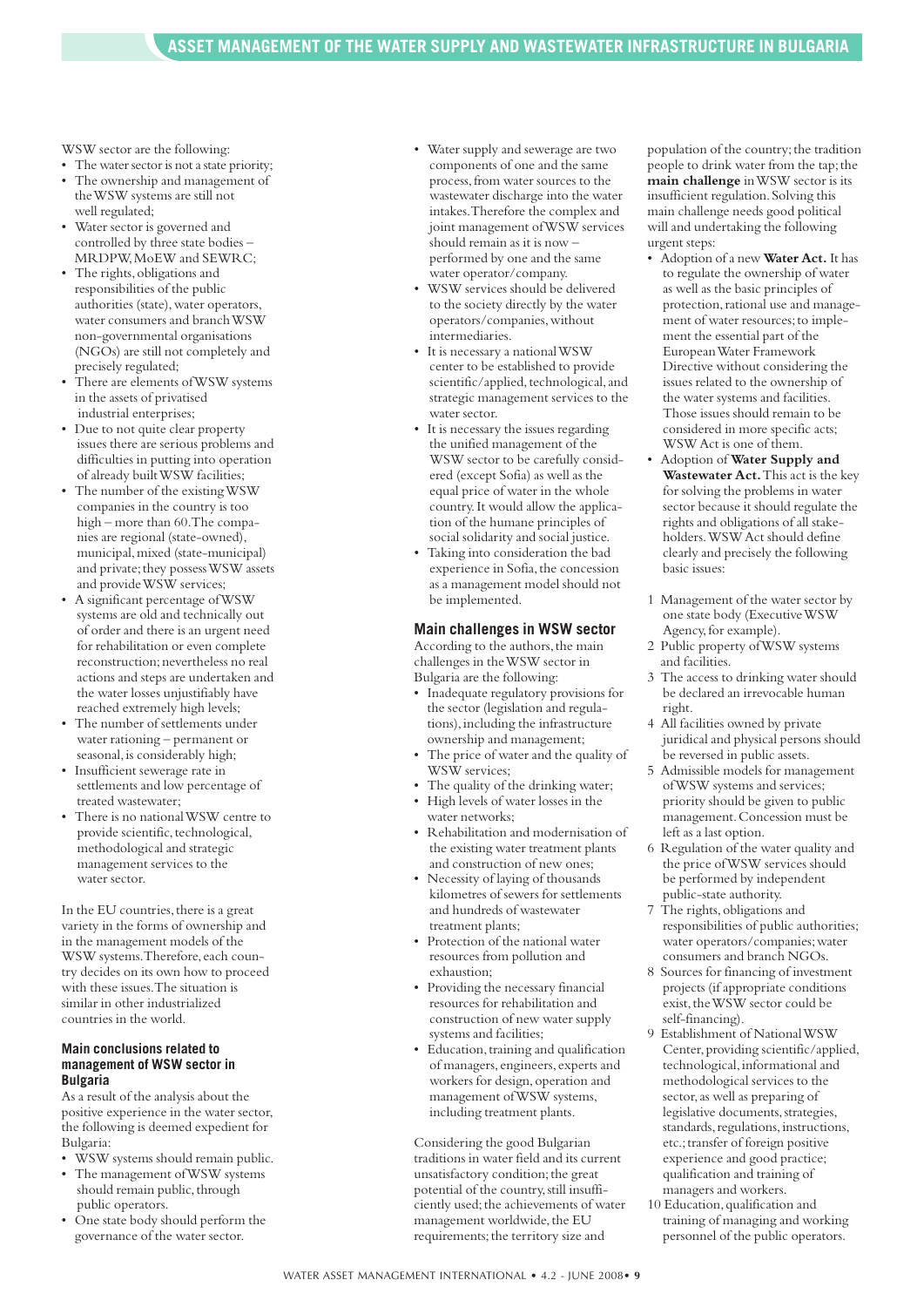11To point at the basic sub-normative documents (regulations, standards, norms, etc.), regulating the design, construction and operation of the WSW systems and facilities.

The above mentioned challenges could be successfully solved,if adequate political decisions are adopted.The financial challenges are also of significant importance, but they are mainly due to unsettled issues and problems with property andWSW management. If the water sector becomes part of the state priorities,we are confident that the professionalism of the Bulgarian experts and specialists in water field will guarantee the delivery of high-quality water services according to European criteria.

#### **Models of WSW sector management**

Two main preconditions are necessary in order to achieve a high level of WSW services:

- Water sector has to become a state priority;
- A specific WSW Act should regulate the water sector.

There is a common understanding between the political parties and the branchWSW organisations in Bulgaria that the property of the water systems should remain public.Differences appear when passing to the next question – which systems or parts of them should be state property and which should be municipal property. This question does not presume a single answer, and a reasonable compromise should be sought. Several essential factors,specific for Bulgaria, are influential here:

- Some of the existing water supply systems cover the territory of dozens of settlements belonging to different municipalities and regions;
- There are urban areas whose waste water treatment plants are located on a territory belonging to another municipality;
- There are small and poor municipalities, which, alone, do not have the capacity to develop and maintainWSW systems on their territory.It is necessary for them the principle of social solidarity to be applied,which is possible only for a large enough region with economically strong municipalities;
- In certain occasions, a component of theWSW system (water source, pump station, treatment plant, etc.) is included in the capital of privatised enterprises.Law should correct this failure in the privatisation process.

The form of ownership has a decisive importance for water service

efficiency.The practice since 1989 indicates that almost all newly established municipal companies worsened sharply the technical condition of the systems and the quality of water services. Nowadays, the municipalities are not ready to manage independently this activity.

#### **Forms of ownership and asset management models**

We consider that in respect of the most important issue – forms of ownership of the WSW assets, the following variants are possible, ranked according to their positive aspects:

*Variant 1 - Public state ownership of all WSW systems and facilities,except thoseof Sofia municipality*

**Option** 1.1 - An Executive Agency is estab*lished (or another governmental body) to perform investment and exploitation activitiesof all public WSW systems, which*  $$ 

The Agency should have branches in all 27 administrative regions of the country.It is reasonable and expedient that a NationalWSW Centre to be also established under the Agency's governance.

#### **Advantages:**

- Central management of the sector; • Implementation of unified, nationally
- responsible policy in water sector; The regional management structure
- is preserved;
- Application of objective criteria and equality in using theWSW systems and distribution of water among the municipalities and settlements, especially important in case of water shortage;
- The state is engaged with reconstruction, modernisation, enlargement and maintenance of the WSW systems.This is of great importance when there is a necessity of construction of large and extremely expensive facilities,
- as dams, treatment plants, etc.; This form of ownership guarantees normalWSW services to little and financially poor municipalities;
- An opportunity to set both unified and differentiated prices ofWSW services in the individual regional companies, depending on the specific conditions;
- The technological completeness of theWSW systems is preserved.

#### **Disadvantages:**

• A legislative act should be adopted to reinstate the public state ownership of theWSW assets,already transferred to some municipalities.

*Option 1.2 -Four public WSW companies are*

#### *set up on a basin principle*

Their operational territories are identical to the River Basin Directorates for water resources management.

#### **Advantages:**

- The advantages of this variant are similar to those of the first one; however,four separate and independentWSW companies have to be established and respectively,as in the first variant, with regionalWSW branches;
- Conduction of unified policy in the
- WSW sector, complying with the requirements of the basin-type water management.

#### **Disadvantages:**

- A legislative act should be adopted to reinstate the public state owner ship of theWSW assets,already given to some municipalities;
- Four,instead on one,publicWSW companies; this inevitably will lead up to necessity of more personnel, administrative and financial expenses;
- Necessity of national co-ordination body/centre;
- Necessity of national independent WSW Centre.

#### *Variant 2 - Public municipal propertyof all WSW systems and facilities*

*Option 2.1 - Establishmentof association of municipalitiesfor WSW systemsoperation in thefour Basin Directorates*

#### **Advantages:**

- FourWSW companies will be established, capable to ensure high level ofWSW services for all settlements in their territories;
- Carrying out one centralised policy in the water sector in conformity with the requirements of the basin management of water;
- The local authorities are strongly engaged withWSW problems and responsible for their solutions towards their own population;
- Best possibilities for benefits from the different funds for financing the WSW sector;
- Preservation of the technological management in common and the territorial integrity of the bigWSW systems, functioning and providing services for settlements belonging to different municipalities and administrative districts;
- There is no necessity to reinstate the public state ownership of the WSW assets,already given to some municipalities.

#### **Disadvantages:**

• Difficulties in partitioning theWSW property between the municipalities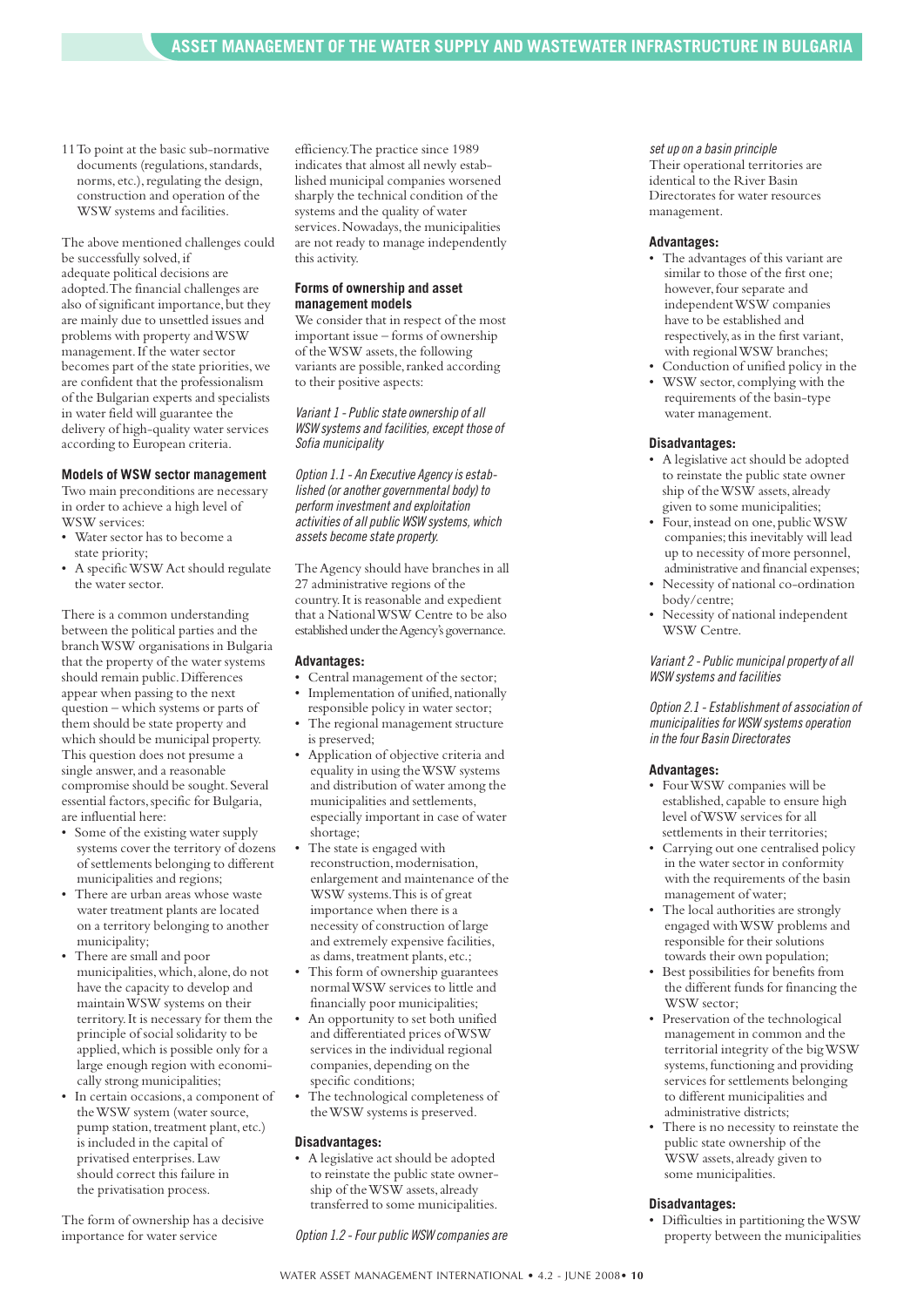when anWSW company operates and provides services to areas, belonging to more than one municipality;

- Possibility of settlements from one and the same municipality but belonging to different basin areas, to be water supplied by different WSW companies;
- There is a need to adopt legislative documents (acts, procedures, etc.) regulating the mandatory establishment of association of the municipalities in the framework of the Basin Directorates.
- Difficulties in coordination between municipalities.

*Option 2.2 - Mandatoryestablishmentof association of municipalitiesin theframeworkof theexisting administrative districts of thecountry, as well as mandatory establishmentof association of those areas for which water issupplied by joint WSW systems*

This variant presumes preservation of the current regional structure of the WSW companies and establishment of an association of those having joint water supply systems.

#### **Advantages:**

- The current regional structure of WSW systems and management traditions are kept.
- Preservation of the unified techno logical management and the territorial entirety of the big WSW systems functioning and providing services to settlements belonging to different municipalities and administrative districts;
- Best possibilities for benefits from the different funds for financing the WSW sector:
- The local authorities are strongly engaged withWSW problems and responsible for their solutions towards their own population;
- Establishment of regionalWSW companies with enough financial resources and personnel, capable to provide sufficient levels of water supply to settlements both from big and small municipalities;
- Application of objective criteria and standards; equality in water distribution and deliveringWSW services between the different municipalities;

#### **Disadvantages:**

- Necessity of legislative document for mandatory establishment of an Association of municipalities belonging to the one and the same administrative districts and if necessary – establishment of an Association of municipalities from different regions:
- Difficulties in partition theWSW

property between the municipalities when aWSW company operates and provides services to areas, belonging to more than one municipality;

Necessity of national co-ordination body/centre forWSW activities.

*Variant 3 - Publicstateor public municipal propertyof wholeor partsof WSW systems*

The essence of this variant is the following:

- WSW systems and installations or parts of the systems, operating and delivering services to more than one municipality,are public state property;
- Water supply and sewerage networks in the settlements, wastewater treatment plants, as well as those parts ofWSW systems,which provide services to one municipality;all situated on the municipality's territory, are public municipal property.

The Municipal council will set the model of management of the public municipal property.The respective state authority/body will set the management model of the stateWSW property.The stateWSW company/operator will deliver water to the appropriate settlement's site (reservoir, etc.); the price of this service will be determined by the Council of Ministers.

#### **Advantages:**

OneWSW Company will operate and deliver services to a considerably large territory of the country;this model has all the advantages of the centralised management mentioned above.

#### **Disadvantages:**

- WSW systems with public state ownership will be technologically separated from each other because they will be situated on different territories of the country;
- There is a necessity of many regional branches of the stateWSW Company to operate and maintain the individual WSW systems;
- Many municipal companies will be established, some of them large enough and capable to function successfully,but also a big number of medial and small ones, with limited resources (financial, technological and personnel) to reconstruct, modernise and enlarge their WSW systems;
- The biggest and substantial municipal companies can be given to concession, but the smaller will remain as a burden of the state,i.e.to the whole society;
- There will be municipalities receiving water and other services by someone else'sWSW company without any

effort,and their only obligations will be to maintain and enlarge their own territorialWSW infrastructure; and at the same time, there will be other municipalities,with much more responsibilities than that; they will have to maintain the external WSW networks and installations and also to provide the financial resources.A strong conflict if interests and inequality among municipalities could arise as a result of this, with all the consequences;

- This variant presumes possible and desirable forms of joint associations between municipalities (based on the principle 'large – small'or'rich – poor');however it is too difficult to be accomplished.
- Necessity of national co-ordination body/centre.

We believe that with respect to the most important issue – the form of ownership of theWSW assets – **variant 1** (options 1.1 and 1.2 respectively) has the most serious organisational, technical, technological, operational and social advantages out of all recommended variants;however it requires legislative actions to reinstate the public state ownership of theWSW assets, already given to some municipalities.In any case,the strategy should be aimed at a considerable reduction of the number of theWSW companies.

#### **Conclusions**

- TheWSW sector is a water industry, which produces and delivers water services to the society with natural monopoly character and strong vital social and sanitary importance.
- The Bulgarian tradition water supply and wastewater services to be concentrated in one company – should continue, without intermediaries.
- It is expedient for the conditions in BulgariaWSW infrastructure to remain public.
- The most suitable model for management ofWSW companies is the 'delegated public management'.
- It is expedient one state body to be established for coordination of the WSW activities in the country.
- It is necessary a national WSW centre to be established under the guidance of the coordinating state body to provide scientific/applied, technological, informational, legislative, strategic and methodological services to the sector.
- The water sector urgently needs Water Supply andWastewaterAct.**●**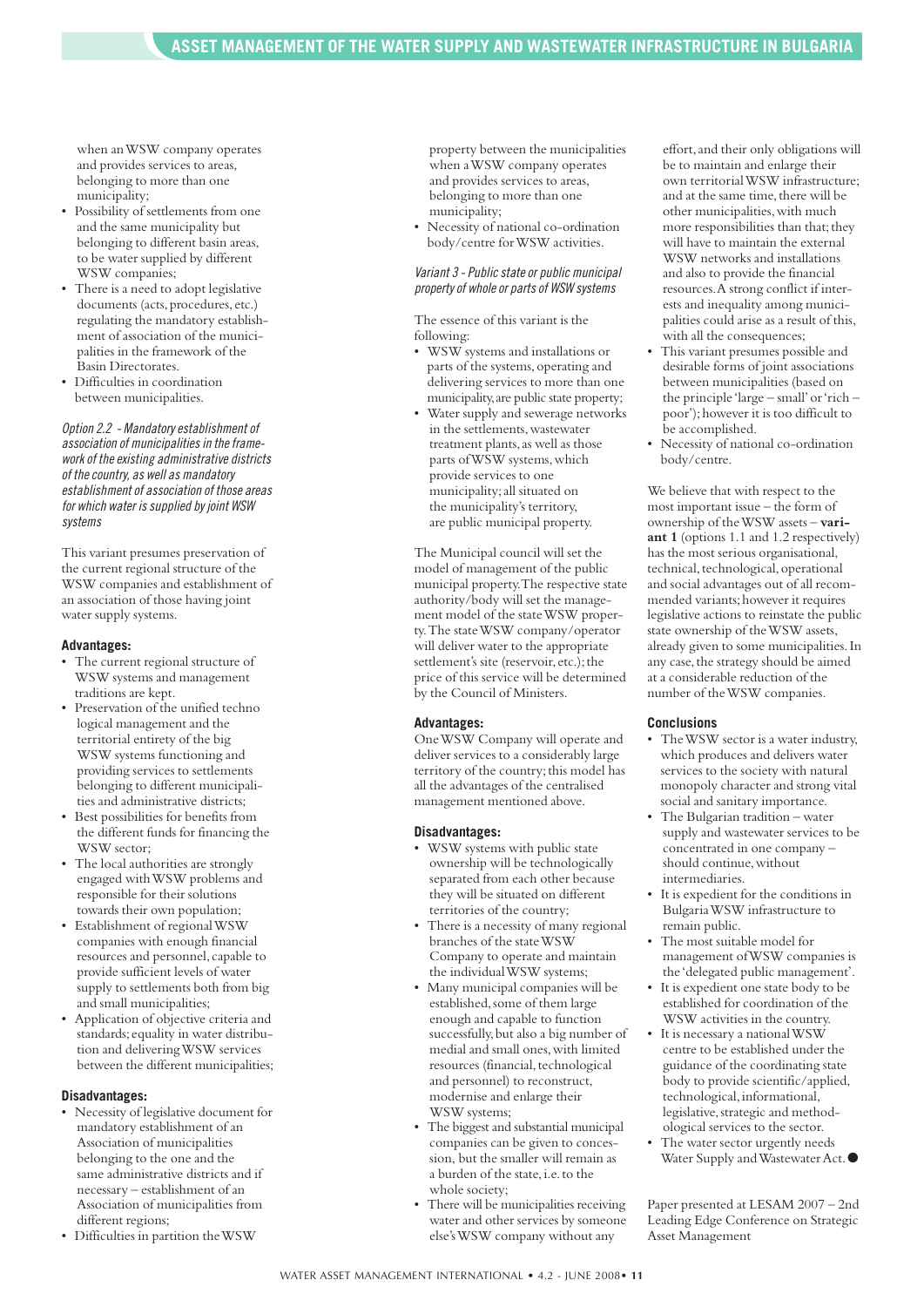## **Public-private partnership models for developing water servicing**

D. Stephenson and G. Mokete discuss the necessity for private partnerships in financing water services and models are presented to discuss the role of different agencies in development. The extent of investment particularly in developing countries is lamented and ways of speeding the process investigated.

**D. Stephenson and G. Mokete**,

University of Botswana Email: stephenson@mopipi.ub.bw; gmmokete@yahoo.com

© IWA Publishing 2008

#### **Introduction**

P**rivate participants in the water industry are many, but those venturing into financing of water services in developing counties are few, and of those,some have burnt their fingers.There are high risks in developing countries, associated with construction, management and debt collection.The demographic situation can be vastly different to that in developed countries,to the extent that immigrants into the services can flounder.**

The international market for water is some US\$400 billion per year.This may be compared to the market for electrical energy of US\$1000 billion a year.And the water market figure is only for urban water consumption,i.e. residential, commercial and industrial, but it includes potable water supply and wastewater collection and treatment.

The private water market is largely in Western Europe (30%), followed by Asia (28%), North America (25%) and in decreasing order, Eastern Europe (5%),LatinAmerica,Oceania,and Africa.The annual growth in the water market is some 8-10% a year, made up largely from developing countries. Water is becoming an increasingly valuable commodity due to reducing relative resources, pollution, further sources and increasing costs of storage (Dinar et al,1997).

Most public water supply companies have been protected by governments and are inefficient and not customer orientated.There is a large loss rate, i.e.about 30% of water supplied is unaccounted-for.This is indicative of neglect.And many people still remain unserviced.Although there are large international companies able to operate water supply companies, they are still met with a high level of distrust

in some cases.It should be borne in mind that the water supply industry is capital intensive and the payback time is long, i.e. there are no rapid profits to be made.

Most new investment is required where people are least able to pay.For many of those,water is seen as a right and not as something for which they have to pay or an economic good.The result is that many private companies shun the operation in those environments.So many water companies end up in the hands of incompetent or nontransparent government appointed organizations.

#### **Investment needs**

The amount of money required to be invested in water supply and water services over ten years is as follows:In Asia,some US\$280 billion is required, in LatinAmerica,US\$220 billion,in Africa US\$80 billion,in the Middle East US\$45 billion,in Eastern Europe US\$40 billion,and in NorthAmerica andWestern Europe US\$35 billion.

Some obvious facts indicate most water companies are under-performing.

The percentage of the population not connected to a potable water supply scheme ranges from 58% in Indonesia,down to 20% in South America,while inWestern Europe and NorthAmerica practically all people (over 95%) have direct access to potable water.

The percentage of the water supply systems operated by private companies is still small.Of the total of the world population of 6 billion,only about 5% are served by private companies.Of this 290 million people,126 million are in Europe,72 million inAsia and Oceania,48 million in NorthAmerica, 21 million in SouthAmerica,and 22 million in other countries.

Although it may be said that the privatization forces are only starting to push, the fact is that they may have burnt their fingers or are reluctant to embark on high-risk ventures, particularly in the developing world. The models for private ownership are only beginning to emerge and become attractive in some instances.Whereas the past has seen public ownership models,including management contracts, lease and concessions, the change is now to private ownership models or private consultancies, and these are typified by build-ownoperate-transfer (BOOT), joint ownership, i.e. public-private partnership,and decreasing the outright sales.

The waves of privatisation in the United Kingdom have been watched by the world.The first wave of privatisation starting in 1973 saw approximately two thousand companies involved in the water industry.The second wave of privatisation after 1989 narrowed the focus to 40 companies, i.e. a concentration compared with the earlier diversification.The creation of a high level of regulation in the United Kingdom has enabled benchmarks to be provided and individual performances to be reviewed, while at the same time cost effectively improving the water companies and their profitability,or at least levelling off and reducing the risk.The past models and the trials and failures of previous companies have narrowed down the uncertainty and the scope for opening up unknown management methods.

The learning curve in the UK has benefited many later entrants.Asset management, asset registers, regulators and benchmarking are some of the technologies springing from the process.

Whereas the big companies in the market at present include Suez, Saur,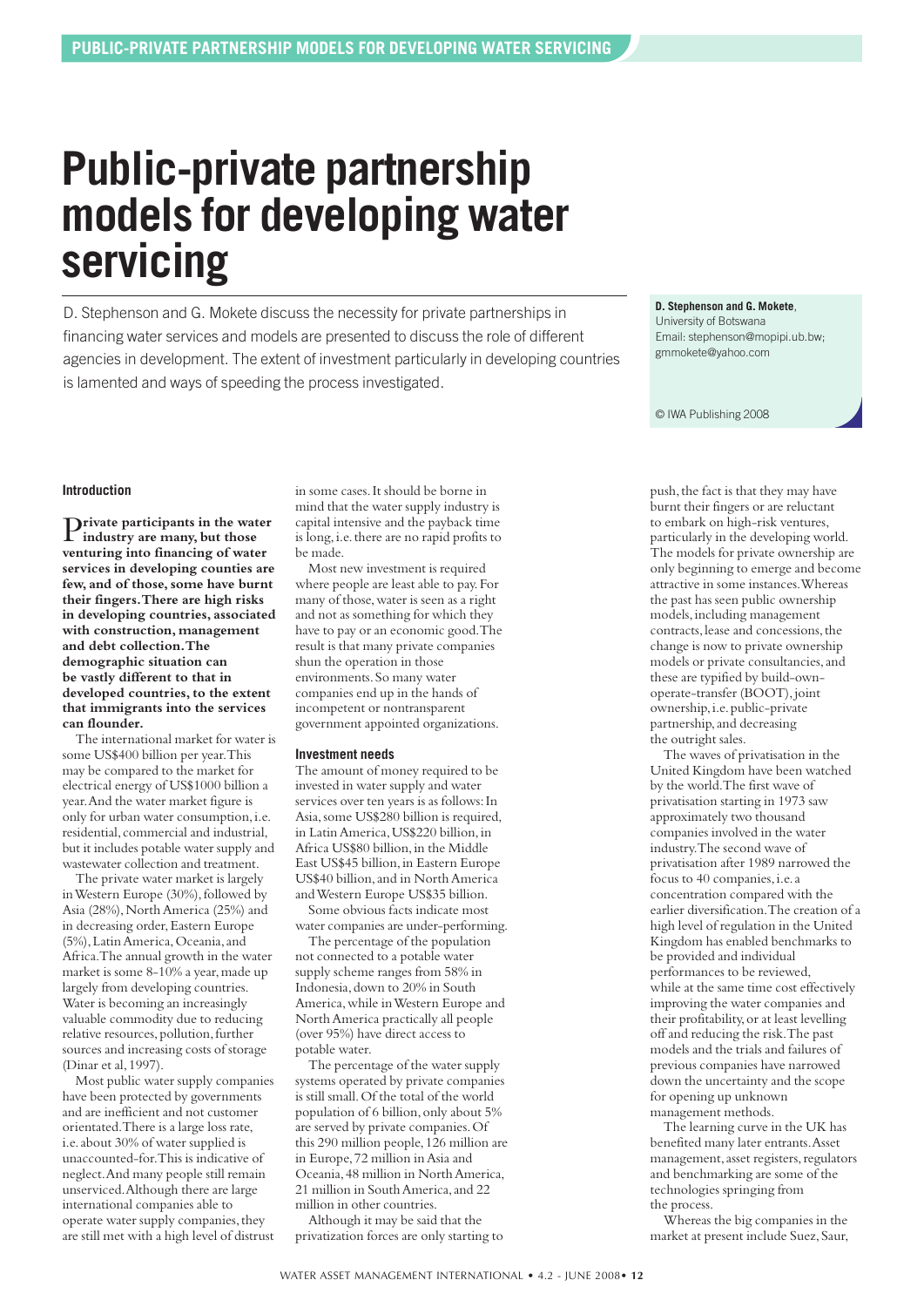Thames, Severn, Anglian and Vivendi, there may be amalgamations particularly in view of newer technologies and financial requirements.The amalgamation with the energy business may also bring other players into the water services market (see Roth,1987).

#### **Appropriate Technology**

It is recognized that conventional western designs are not necessarily the most practical in developing areas.The following additional factors should be borne in mind in water and sanitation for developing areas:

- Capacity building is required at the lowest level where communities are unaware of management methods and ways of financing projects.
- Technical and management skills are absent in poorer communities and capacity building is therefore essential to ensure technical sustainability, i.e. maintenance and expansion.
- Lack of funding may require different forms of local input such as cheap labour or revenue collection or even different ways of distributing the water.Piped water supply, for example, is not always a solution and it is difficult to monitor and collect rates.Container systems with pre-payments may therefore be in fact a more viable solution (McLeod,1997).In the end technology and modus operandus should be demand driven, not imposed,which is what funding should consider.

It is in the inter-relationship between sanitation and water supply however that new ideas are sought.It is recognized that most water in westernized households is used for sanitation and ablutions.Alternative systems should not be discouraged, particularly in rural areas where piped water supplies may not be the answer. The only advantage of collective wastewater treatment is that water from sanitation systems is collected communally and treated to a reasonable standard and may therefore be usable. However, if the water used for transport of waste is not required, the water consumption is much less. Thus the viability of alternative sanitation systems needs to be considered together with the water demand.

Water management on a local and catchment scale needs to be brought into practice.Frequently,much of the available water is not usable because of water pollution or because of poor distribution in time and space.Water storage in reservoirs to solve the time management of water is not always a solution because it increases evaporation losses.Water management



#### *Figure 1*

**Illustration of importance of variousfactorsin deciding level of privatization**

in space by means of pipelines is expensive and not sustainable for poorer communities.

Another reason for encouraging local participation is the acceptability of risk.Whereas large international funders may shy away from funding projects which are risky in the way of inability to supply or collect payment for water, communities may be prepared to suffer the consequences of risk if it makes the water more affordable,The risk could be running dry of a source,uncontained pollution or inability to pay.These will be managed in different ways by people with different resources and abilities. For example, alternate sources of water may be further away, but the value of time is different to everyone and to some the time in collecting water further away may be affordable. Occasional pollution problems may be overcome by disinfecting or boiling, and financial cash shortages may be met by labour input.

It is seen that the way of development will be at all levels of supply, ranging from the smaller community systems discussed above to regional and national supply projects.A proper governmental structure linking the systems is needed to ensure training and promotion of people through the system. In fact, it is envisaged that once a system is established it could serve as an upgradeable model for developing countries.

The use of the water should go hand in hand with planning and research because the system could be rendered unsustainable either from overuse or from overestimation of the resources available. Therefore, proper databases need to be built up and alternatives considered in balancing supply and demand.Thus a water research centre is envisaged covering technical, management and funding problems. Technical problems which could be addressed include;

• Designs using local facilities and

workforce to increase local input and ability to pay.

- Alternative water sources including hybrids to reduce risk.
- Alternative transport including animal drawn.
- Alternative energy sources.
- Water quality and disinfection.
- Standards relating to quality, quantity, pressure and reliability.

Social studies should be made to develop appropriate solutions for design and implementation of water supply and sanitation facilities which are at the correct level for seeking funding, and acceptable to the public. Customs,prejudices and importance should be addressed.

Water conservation is of prime importance in arid areas. Hence awareness of water cost,ways of minimizing use and alternatives such as rainwater harvesting must be explained via awareness campaigns.The tariff for water should reflect its value even if only on marginal use.So multidepartmental co-operation is needed to ensure the correct billing tariffs.For example schools waste water as they are not responsible for paying the monthly accounts.Governmental education is therefore also needed and guidelines and seminars should be organized.

#### **Public-private partnership models**

There are a number of role models which have been attempted in drawing the private sector and its money into the public water arena, including;

- Full privatisation
- Concession
- Lease contract
- Management contract
- Service contract
	- **Corporatisation**
- Public-public partnerships
- BOOT and build-operate-transfer (BOT) projects
- Municipal debt issuance
- Private consultants

The type of partnership depends on the needs of the sector and the desire for net profit by the company.

Needs which can be met by private companies:

- Cost recovery
- Cost control
- 
- Liability and exposure minimization
- Capital input
- **Maintenance**
- System optimization
- Staff and asset minimization
- Quality of water, pressure, reliability
- Staff motivation and ability
- Customer service, accessibility

Private sector participation has become an essential way of financially assisting in the water service delivery train. Older models of privatization included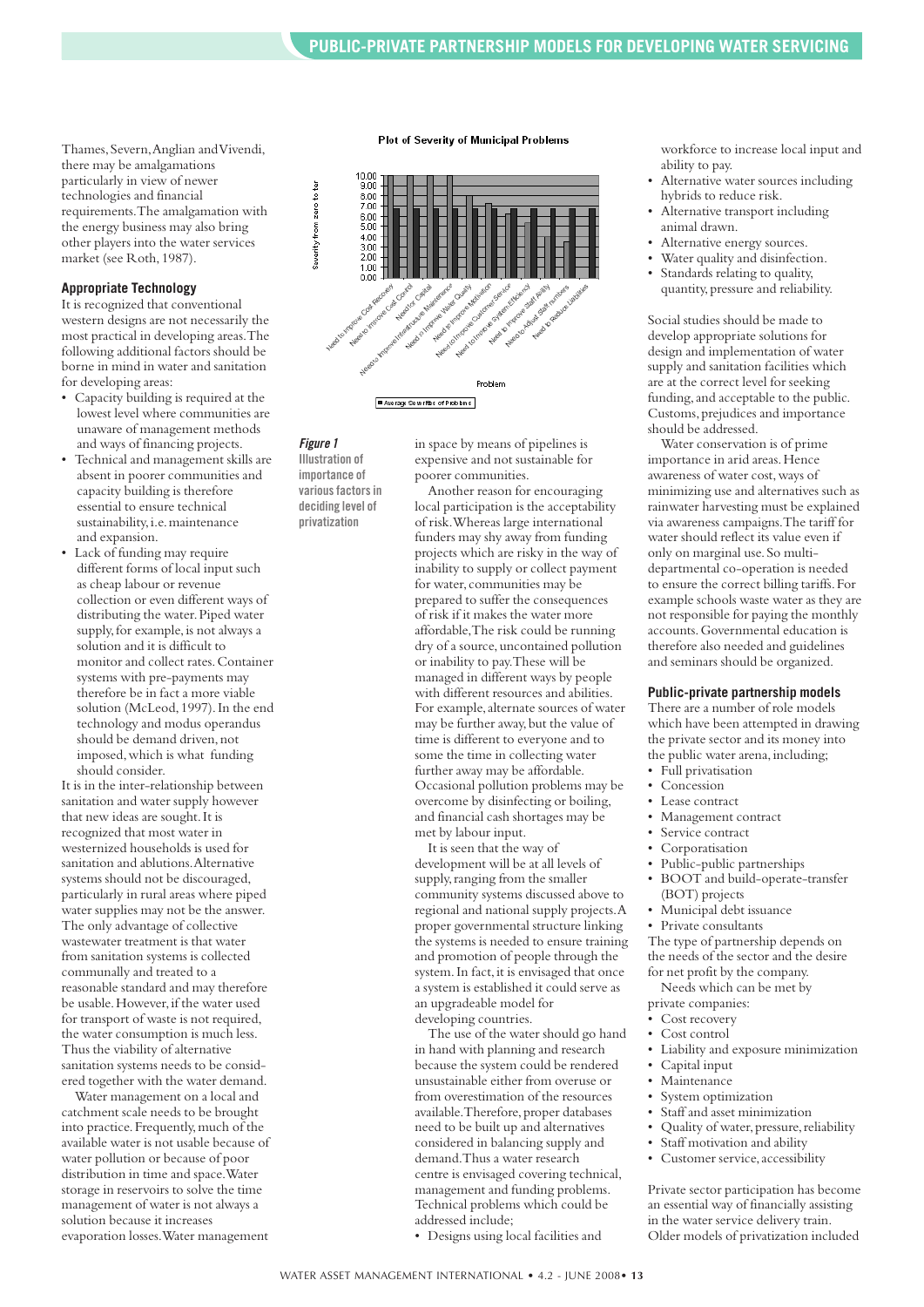purchase of the water company, lease, and BOT.These models have metamorphosed over years but viable solutions have not been found for developing countries.Partnerships involving risk sharing and community participation are going to be needed. The ability of communities to pay true costs must be balanced against service standards.Alternatives to cash payments for services in initial years may be work input, responsibility sharing and alternative technical solutions.But capacity building should be arranged in parallel to ensure future payments.

Current public funding is insufficient to meet demands inAfrica as a whole.That is not only to catch up on backlogs, but also to sustain water services industry growth.Donations are also insufficient to go beyond token attempts to redress the situation.So private investment is the solution and the opportunity for leverage is a good way forward.The order of funds required to provide basic potable water to unserviced communities inAfrica as a whole are nearly €50 billion (\$78 million) .This shows the solution is not possible by simple donations and self funding by increasing economic turnover is the most possible scenario.

Some of the issues which need to be addressed are;

- Level of risk in supply level, viz reliability of source and quality, and the appropriate level bearing in mind alternatives open to poorer communities.Reliability can add to the capital cost, for example bigger reservoirs.
- Internal generation of wealth. Closing the expenditure cycle/chain is a way of generating wealth to enable people to pay for water services.Small manufacturing, construction and maintenance teams need be established.
- Sources of funding,overseas and in Africa,including developing own funds.Own funding may be in the form of labour rather than capital, necessitating human asset management.

Obtaining the co-operation of consumers with regard to payment and managing their water consumption effectively is an important business aspect (see Pollit,1995).

#### **The quest for a suitable centre**

Such ideas need to be tested however well they are thought out.A suitable centre is sought to apply the models. Botswana was suggested.

- Being a water scarce country it realizes the value of water and is already ahead in water management strategies.
- Technologically it has the ability to



*Figure 2* **How a Water Centre will assist in financing**

*Figure 3* **Alternative privatization models**

Positioning of the Botswana Water Centre

develop systems, do research and manage implementation of

water projects.

- It is institutionally capacitated and transparent.
- The Departments of Water Affairs and local government are empowered to implement water projects.
- Financially the country is sound and it forms a good base for international funders and private partners.
- It has developed water policies and regulations.
- It has experience in rural and urban water supply and sanitation implementation.
- It is respected politically in Africa.

#### **The quest for a suitable model**

There is a need for public, private and community involvement if the most acceptable model is to be found to provide water services.The public authority has the background knowledge and provides continuity, the private sector has managerial skills, but the community are the ones who have to pay in the end and must be given the correct balance between service quality and price.

Figure 3, various combinations of partnership of the three parties are depicted.The black arrows denote public, the hatched arrows private and

ALTERNATIVE PUBLIC-PRIVATE COMMUNITY SERVICE STRUCTURES



white arrows community. The six models are;

- ABO Authority built and operated • APE Authority-private enterprise
- built and operated
- PBO Privately built and operated • PBC Privately built, community owned
- CDO Community by donation owned and operated
- CBO Community built and operated

Successive schemes are drawn with increasing community input.The first is often objected to by the community, whereas the last is likely to have management problems.Model 4 will let all parties become involved, but Model 5 may be preferred by some donors if there is an apparent lack of institutional capacity.In all cases the interest and responsibility of the community is expected to be increased. **●**

#### **References**

*Briscoe,J.(1997) Managing water as an economic good:rules for reformers.Water Supply,15(4),153-172,Blackwell Science Ltd.*

*Dinar,A.,Rosegrant,M.W. and Meinzen,Dick R.(1997)WaterAllocation Mechanisms.World Bank Policy Research Working Paper 1779.*

*Jackson,B.M. and Hlahla,M.(1999) SouthAfrica's infrastructure service delivery needs:the role and challenge for public private partnerships.Development Southern Africa,16(4).*

*Lyonnaise des Eaux (1998) Range of Options for Private Sector Involvement in MunicipalWater andWastewater Service. Paris.*

*McLeod,N.(1997)Tariffs and payment for services-The Durban story.Civil Engg,* SAICE, June..

*OFWAT (Office ofWater Services) (1997) Birmingham,U.K.*

*Perrot,J-Y and Chatelus.G.(Eds) (2000) Financing of Major Infrastructure and Public Service Projects:Public-Private Partnership.Presses de l'école nationale des ponts et chaussées.*

*Pollit,C.(1995) ManagingTechniques for the Public Sector,In Pulpit and Practice, Eds.G Pales and D.Savoie,Kingston McGill Queen Univ.Press.*

*Richardson,A.E.(2002) Decision support system for optimizing strategies for the financing and implementation of municipal water services.MSc(Eng) thesis, University of theWitwatersrand.*

*Roth,G.(1987)The Private Provision of Public Services in Developing Countries. EDI series in Economic Development, published for theWorld Bank Oxford Univ. Press.*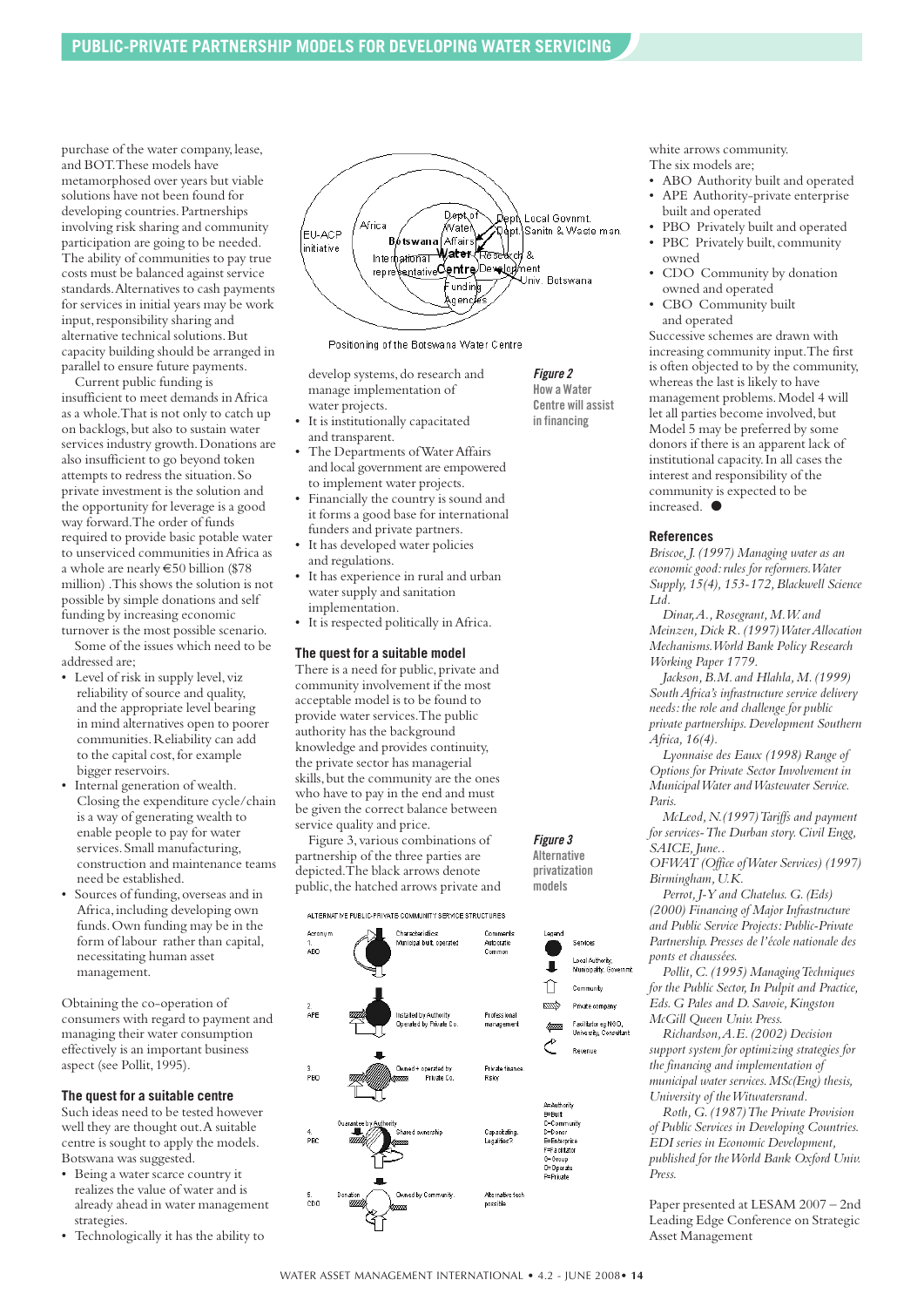## **A GIS based approach to assess the vulnerability of water distribution systems**

It is a fact that water distribution systems in most European cities are reaching the end of their lifetime; pipe breaks and leaks have significant increased in the last few years, and there is no evident reason for the future trend to be inverted in the short-term horizon. The history of water networks rehabilitation leans on the so called reactive approach: first the failure occurs, then comes the intervention. Efforts are recently being undertaken in order to establish a rational framework for maintenance decisionmaking in water distribution systems, based on a new logic: a rehabilitation carried out before the problem takes place is to be preferred, thanks to its higher effectiveness and to the troubles it is able to prevent rather than cure (pro-active approach). Nevertheless, the experience demonstrated that availability of data is sometimes the first problem to be addressed and the application of advanced management approaches is sometimes unfeasible because of the lack of a long term monitoring strategy. Information about the asset and the surrounding environment are often available at the municipality archive, but not recorded in a way to be directly applied for maintenance actions planning.

The aim of this study was to develop a simple but feasible model to assess the vulnerability of an Italian water distribution systems suitable with the level of data available: starting from a typical Italian case study, we defined what can be evaluated, analysed or calculated according to what can be obtained from the Utility in terms of data quality and quantity. The selected case study is the drinking water system of Reggio Emilia, located in the northern part of Italy, managed by ENIA SpA.

Tonio Liserra, Rita Ugarelli, Vittorio Di Federico and Marco Maglionico in this paper, after an introduction on asset managements practice, state the definition of reliability variable and criticality index applied in order to run a simplify vulnerability model and presents the results achieved in Reggio Emilia up to this stage of development.

**T. Liserra** Bologna University, Italy. Email: tonino.liserra@mail.ing.unibo.it

**R. Ugarelli**,Bologna University, Italy. Email: rita.ugarelli@mail.ing.unibo.it

**V. Di Federico**,Bologna University, Italy. Email: vittorio.difederico@unibo.it

**M. Maglionico**,Bologna University, Italy. Email: marco.maglionico@unibo.it

© IWA Publishing 2008

#### **Introduction**

U**nder the present national legislation (Law n°36, 1994), Italian water distribution systems are required to achieve higher management efficiency.In urban distribution systems, challenging goals in level of service have to be achieved by utilities in reducing costs and improving the serviceability.**

European projects developed during the 5th Framework Programme, focused on water asset management,have been looking at risk in terms of economic,social and environmental probability of failure considering that system knowledge is a pre-requisite for obtaining an

efficient system management. However, the experience

demonstrated that availability of data is sometimes the first problem to be addressed and the application of advanced management approaches is sometimes unfeasible because of the lack of a long term monitoring strategy.Data on failure paths in urban networks is piecemeal and not available for feeding complex risk-based approaches and a complete damage analysis is not practical (multi-objective approaches;failure modes and effects analysis; etc.).In reality,risk and its perception permeate the decision making process and, providing better insights of the system, the use of advanced technologies will be able to better support informed decision

making about system management and rehabilitation, empowering the existing tools and approaches.

Information about the asset and the surrounding environment are often available at the municipality archive, but not recorded in order to be directly applied for maintenance actions planning.Frequently data can be found in departments belonging to the same municipality but grouping data is a demanding task because the collaboration between different areas of management is not efficient or virtually non-existent.Even when a centralised database is available, it may be impossible to use it due to improper linking between information fields of the database, or because data quality is insufficient;as a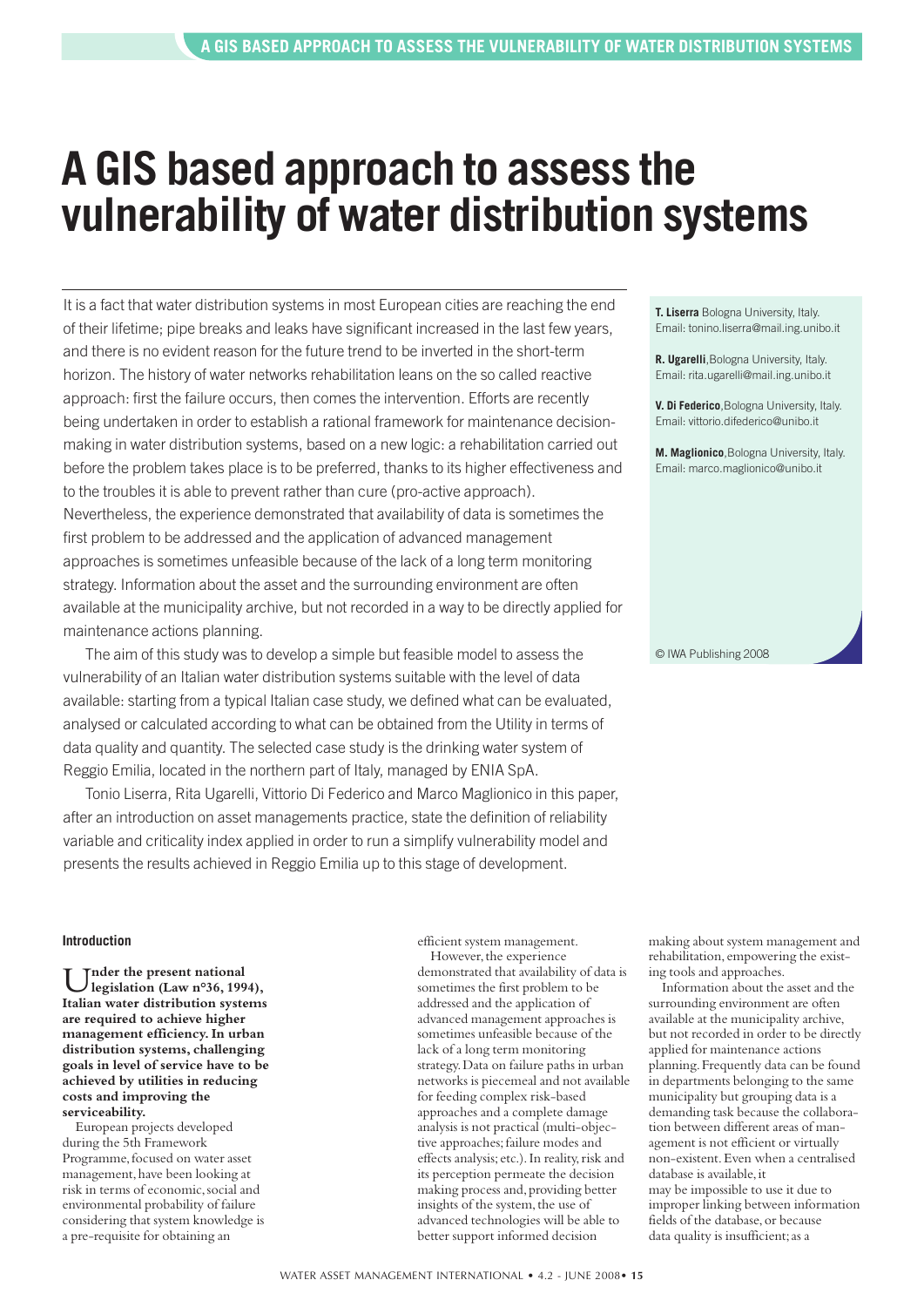consequence,a complete asset analysis cannot be performed. In addition, asset data should be geo-referred in a centred GIS-based system.The aim of this study was to build a complete database for the tested municipality in a GIS interface and define asset criticality indices correlating asset performance, conditions,and location with the computed hydraulic criticality indices in different scenarios of system components failures.The following step will be to judge if new synthetic indices should be defined to describe the quality of service according to levels of service established by municipality or if indices already available in literature can be directly assumed and applied to drive decision making in planning rehabilitation strategies.

#### **Vulnerability analysis of a drinking water system: methodology**

In order to perform a feasible and suitable vulnerability analysis for the Reggio Emilia network, the research started with the evaluation of the real availability of data that will be described in the following 'case study' in detail.According to the dataset provided by the utility dealing with failure data and hydraulic model results, with additional information on other service like wastewater pipes asset and gas pipelining and land use, a simple and practical methodology have been developed based on the following steps:

- asset inventory and data analysis; • computation of structural reliability
- of the system components; computation of the hydraulic
- reliability of the system components; • definition of sensitive areas and sensitive customers;
- definition of a suitable index to compute pipe criticality including structural,hydraulic performance in combination to the level of sensitivity of customers;
- creation of easy-to-read thematic maps.

| <b>DMA</b>               | Unit               | D1   | D <sub>2</sub> | D3   |
|--------------------------|--------------------|------|----------------|------|
| Steel (ST)               | % of total length  | 3.69 |                |      |
| Fibre Cement (FIB)       | $\mu$              | 18   | 19             | 21   |
| Cast iron (CI)           | $\mu$              | 8    | 8              | 10   |
| Polyethylene (PE)        | $\mu$              | 49   | 53             | 58   |
| polyvinyl chloride (PVC) | $\mu$              | 22   | 20             | 12   |
| Total length of pipes    | m                  | 9269 | 5121           | 8644 |
| Estimated population     | inhabitants        | 4700 | 2700           | 5100 |
| Supply pressure          | m H <sub>2</sub> 0 | 40   | 40             | 38   |

The asset and data description is analysed in the chapter of this paper named'case study',while the thematic maps are described at the chapter'result and discussion'.

#### **Structural reliability of pipes**

The structural reliability R(t) of a component is defined as the probability that the component experiences no failures during the time interval (0,t) from time zero to time t, given that it is a new one or repaired at time zero.In other word the reliability is the probability that the time to failureT exceeds t,or:

$$
R(t) = \int_{t}^{\infty} f(t)dt
$$

$$
(1)
$$

where *f(t)* is the probability density function of the time to failure. Values for *R(t)* range between 0 and 1.The probability density function *f(t)* may be developed from equipment failure data. Because the time to failure of a component is not certain, the expected life of the component under investigation has to be estimated.Furthermore,for a repairable component, the time required to repair the failed component might also be uncertain.

You can define the MeanTimeTo Failure (MTTF) as the expected value of the time to failure, stated mathematically as:

$$
MTTF = \int_{0}^{\infty} tf(t)dt = \int_{0}^{\infty} t\lambda e^{-\lambda t}dt
$$

(2)

(3)

which is expressed in years.From equation  $(2)$ , the MTTF of a component having an exponential failure distribution is simply the inverse of the parameter λ.The parameter λ per each pipe's class (defined by material and diameter) is estimated directly from the break dataset as:

$$
\lambda_c = \frac{N}{Y \times L}
$$

Where N is the total number of burst per class of pipes,L is the total length of pipes in each class andY is the observation period.Given the mean

| Init               | D1   | D <sub>2</sub> | D <sub>3</sub> |
|--------------------|------|----------------|----------------|
| 6 of total length  | 3.69 |                |                |
|                    | 18   | 19             | 21             |
|                    | 8    | 8              | 10             |
|                    | 49   | 53             | 58             |
|                    | 22   | 20             | 12             |
| h                  | 9269 | 5121           | 8644           |
| าhabitants         | 4700 | 2700           | 5100           |
| 1 H <sub>2</sub> 0 | 40   | 40             | 38             |

break rate (br/yr/km) for a pipe it is possible to calculate its parameter  $\lambda$ (br/yr) multiplying the mean break rate by its length and then it's possible to evaluate the MTTF as  $\lambda$ <sup>-1</sup>.

#### **The hydraulic reliability of network components**

The hydraulic reliability of a drinking

#### *Table 1*

**Impact Coefficient applied in Reggio Emilia to evaluate the social impact of a reduced supplyto customers**

| <b>Customer type</b>          | Impact<br>coefficient |
|-------------------------------|-----------------------|
| Hospital                      | 10                    |
| School                        | 5                     |
| Commercial, farm and industry | 1                     |
| Residential area              |                       |

water pipe can be defined as the ability of providing the flow request at each node under the pressure and demand conditions of the network.

In order to compute the hydraulic reliability of the Reggio Emilia network two models have been s elected,RELNET (Eisenbeis et al., 2002a) and FAILNET-RELIAB, (Eisenbeis et al.,2002b) respectively developed by BUT (*Brno University of Technology,* Czech Republic),and CEMAGREF (*Institut de recherche pour l'ingénierie de l'agriculture et de l'environnement*, France) during the CARE-W project (Sægrov S.,2004), EU project funded by EU Commission under the fifth Framework Programme (EVK1-CT-2000-00053).

Data needed for the simulation include:

- 1) Network information:
- topology;
- length, diameter and roughness coefficient for each pipe;
- pump curve for each pump.
- 2) demands and boundary conditions: • demands at nodes;
- given heads at tanks.
- 3) failure and repair probabilities,only
- for FAILNET-RELIAB:
- form and parameters for interfailure time probability distribution function
- for each component that is subject to failure;
- form and parameters of repair duration probability distribution function for each such component.

#### *RelNet*

*Table 2* **Pipes material as percentage of pipeslength, population, supplying pressure in the three DMA's of Reggio Emilia**

The aim of this model is to assess hydraulic reliability of each node, the total hydraulic reliability of the network and hydraulic critical index (HCI) of each pipe section. Reliability of the water distribution network depends on reliability of network elements, nodes and pipe sections. Reliability is based on required pressure in each node and undelivered water in whole network.Hydraulic reliability of components is evaluated by discarding one pipe per time and running the hydraulic simulation without it.Hydraulic computation is

| <b>Class Diameters</b> |  |  |
|------------------------|--|--|
|                        |  |  |
|                        |  |  |

| <i>Table 3</i>    | $1(125 \div 250)$ | 4182 m  |
|-------------------|-------------------|---------|
| Diameter classes  | $2(75 \div 110)$  | 14952 m |
| defined in Reggio | $3(25 \div 65)$   | 3904 m  |
| Emilia network    |                   |         |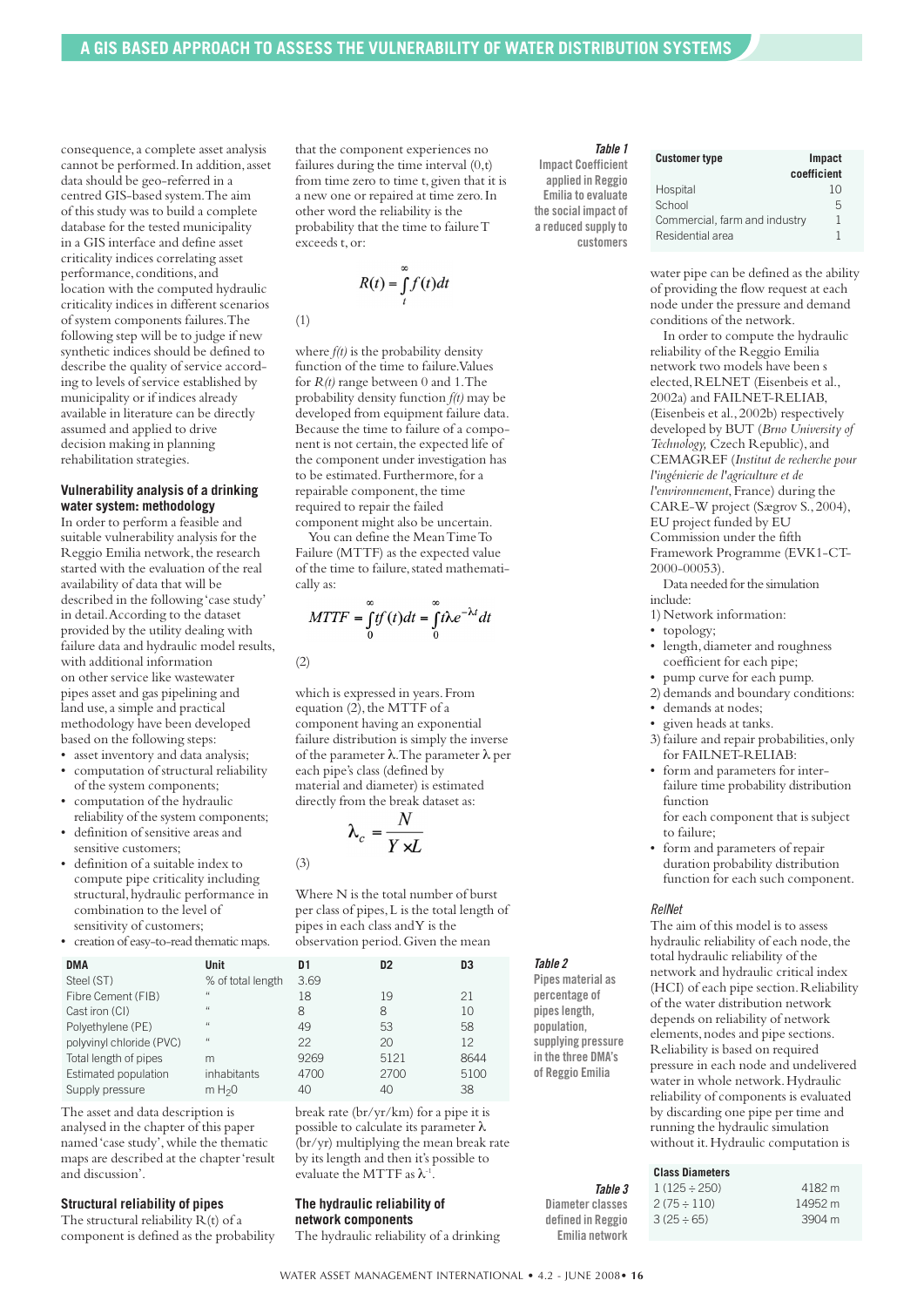performed by running EPANET model (Rossman,L.,2002).

The tool computes the so-called Hydraulic Criticality Index (HCI) at pipe level.The HCI describes the impact of the j-th pipe failing on the total network reliability.The parameter ranges in the interval <0,1> where 1 stands for a very important system component.

$$
HCI = \frac{Q_{tot} - Q_{new}}{Q_{tot}}
$$

(4)

Where:

*Qtot* id the total flow of the network with all the components operating; *Qnew* is the flow in pipes after elimination of one component. A higher value of *HCI* means a higher impact of the discarded link on the total network reliability.If the sum of  $Q_{new} = 0$  then no demand is satisfied in all nodes of the network and  $HCI = 1$ .

If sum of  $Q_{new} = Q_{tot}$ , than  $HCI = 0$ that means the demand is fully satisfied at the required pressure.

#### *Failnet-Reliab*

In this tool reliability is defined in the sense of water demand satisfaction, and,basically,it is the quotient between the available consumption and the water demand.

After a specific hydraulic modelling, where available consumption is computed according to the head at each node, several reliability indices are assessed.The different scales of assessment are:

- pipes:this is the impact of a pipe break on all the nodes of the network;
- nodes: this is the reliability of supply at the node in relation with all the nodes;
- global network (or a sector): this is overall reliability of the network.

The model runs at two steps:

- First an hydraulic model is computed. Newton-Raphson method is used to solve hydraulic equation and compute the outputs.
- Secondly reliability indices are assessed.They depend on the results of hydraulic models (with or with out pipe breaks),on weight of each nodes (quantity, vulnerability) and on pipe failure probabilities.They represent the volume of non-supplied water in the year because of failure risk.

Two values are computed for each pipe:

| Table 4               |  |
|-----------------------|--|
| <b>Failure events</b> |  |
| recorded for tl       |  |

**and material**

**recorded for the period 1994-2006 per each diameter**

*Table 5* **Mean break rate**

**(br/yr/km) for other Agenciesin Emilia-Romagna Region (Bizzarri et al.,2000)**

| <b>Municipality</b>            | Reggio Emilia | Ferrara | Ravenna | Imola | <b>Bologna</b> |
|--------------------------------|---------------|---------|---------|-------|----------------|
| <b>Mean Break Rate</b> $0.155$ |               | 0.294   | O 202   | 0.159 | 0.168          |
|                                |               |         |         |       |                |

**Material:** PE FIB PVC CI ST

**Diameter** 250 1 0 0 0 0

200 6 2 0 1 0 160 11 0 1 0 0 150 0 3 0 0 0 125 0 1 0 03 110 24 0 12 0 0 100 0 12 0 1 0 90 9 0 8 00 80 0 22 0 80 75 0 0 0 00 65 0 0 0 1 0 63 16 0 0 00 60 0 1 0 0 0 50 1 0 0 17 0 40 0 0 0 00 32 1 0 0 00 25 0 0 0 00

- the hydraulic criticality index (HCI, between 0 and 1,where 1 stands for a very important system component),
- the volume non-supplied caused by failure risk (HCI\_V in m<sup>3</sup>).

#### **Definition of sensitive areas and sensitive customers**

The impact of the failure of delivering a reduced flow compared to the customer demands is influenced by the different sensitivity of customers on water use and consequent possible business or social risk.Network nodes, pipes and plants can be classify with impact coefficients able to take into account the possible effect produced by its'out of order'probable state.The impact coefficients can be defined according to the number of connections to include the size of the area served by the single components and by the type of customers served (shops, hospital, private, farms, schools, for instance).Users identification, characterization and prioritising is mandatory at this stage of the research.

Table 1 describes the impact coefficient selected with the aim of example and applied to the Reggio Emilia case study.The definition of impact coefficient has been based only of customer typology for the moment.

#### **Vulnerability coefficient**

In order to develop thematic maps,a general coefficient to compute the network components vulnerability according to the data availability of Reggio Emilia has been defined. To each pipe can be addressed the following coefficient, named 'Vulnerability':

$$
V_c = P_F \times H \times f(w_i)
$$

 $(5)$ 

Where:

 $P_F$  is a weight defined by the utility's managers to prioritize level of service to be achieved,or,similarly,the failures to be reduced in order to achieved defined level of services; *HI (Hydraulic Impact)* Hydraulic reliability index;  $f(w_i)$  it is the impact coefficient previously defined.

**Case study: Reggio Emilia's drinking water system**

The drinking water supply network of

|                    | <b>Material</b> | $D$ (mm)            | $L$ tot $(m)$ | <b>Break</b>  | λc      |
|--------------------|-----------------|---------------------|---------------|---------------|---------|
| Table 6            | <b>PF</b>       | $D \geq 200$        | 1187          |               | 0.45352 |
| <b>Reliability</b> | PE              | $90 \le D \le 160$  | 8191          | 44            | 0.41321 |
| parameter per      | PE              | $D \leq 63$         | 2805          | 18            | 0.49364 |
| different pipe's   | <b>FIB</b>      | $D \geq 150$        | 855           | 5             | 0.44971 |
| material and       | <b>FIB</b>      | $100 \le D \le 125$ | 1442          | 13            | 0.69328 |
| diameters          | <b>FIB</b>      | $D \leq 80$         | 2094          | 23            | 0.84497 |
|                    | <b>PVC</b>      | $D \geq 160$        | 224           |               | 0.34407 |
|                    | <b>PVC</b>      | $D \leq 110$        | 3860          | 20            | 0.39857 |
|                    | CI              | $D \geq 125$        | 144           |               | 0.53256 |
|                    | CI              | $80 \le D \le 100$  | 1015          | 10            | 0.75760 |
|                    | CI              | $D \leq 65$         | 871           | 18            | 1.58897 |
|                    | <b>ST</b>       | $80 \le D \le 125$  | 341           | 3             | 0.67730 |
|                    | GCI             | $70 \le D \le 110$  | 8             | $\mathcal{O}$ | 0.00000 |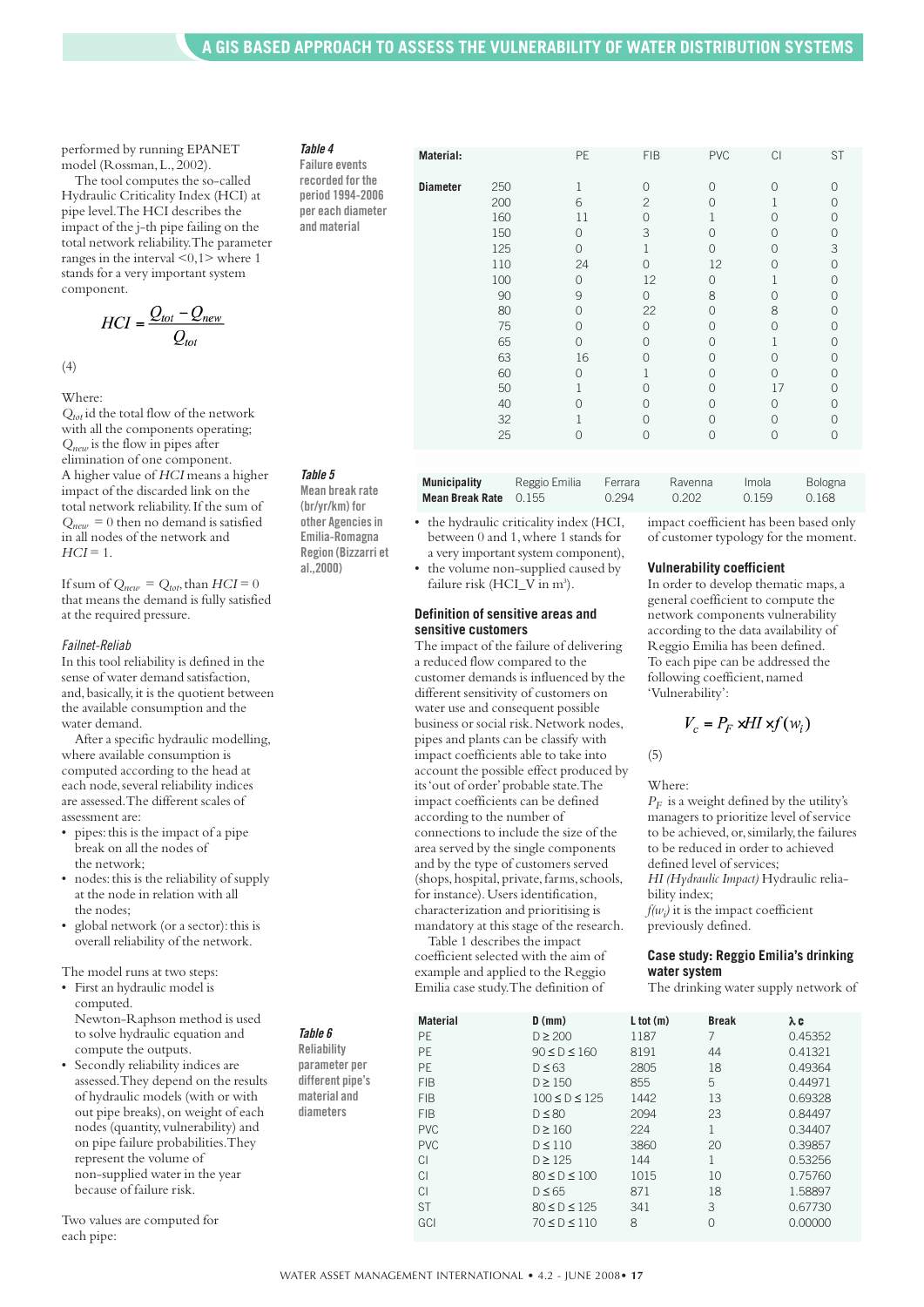| Pipe ID | Length $(m)$ | Diam, and<br>Material | λ       | MTTF (years) |
|---------|--------------|-----------------------|---------|--------------|
| 5038    | 48.72        | 110 PE                | 0.02013 | 49.7         |
| 5039    | 47.29        | 80 GH                 | 0.03583 | 27.9         |
| 5040    | 22.10        | 80 GH                 | 0.01674 | 59.7         |
| 5041    | 34.59        | 80 GH                 | 0.02621 | 38.2         |
| 5042    | 112.48       | 63 PE                 | 0.05553 | 18.0         |
| 5064    | 2.99         | 80 GH                 | 0.00227 | 441.5        |
| 5065    | 92.20        | 80 FIB                | 0.07791 | 12.8         |

the historical centre of Reggio Emilia has been chosen as case study: it supplies 140,000 inhabitants with a 2200 m3 /h water demand and has 700 km length.The hydraulic model is divided in three district meter areas (DMA) named D1,D2 and D3.

Each DMA is a discrete part of the water distribution system separated from neighbouring DMA's by means of closed sluice valves, commonly termed as boundary valves.DMA's are connected to the transmission mains in only one entry point.

#### **Available data**

The failure database for the three DMA's has been provided by ENIA S.p.A..The database includes the failure events registered from 1994 to 2006.

According to a preliminary analysis, several events were found to be due to external causes and therefore were not considered in our investigation.To select relevant data for further analysis, breaks were classified as i) due to external causes;ii) imputing breaks to intrinsic reliability of the pipes.In case i),breaks are mainly due to excavations close to the pipe,due to contacts with other utilities (electric, telephone, gas); they are frequent, but not related to pipes reliability,and were therefore excluded.Data belonging to the resulting subset were analysed, and classified either as house connection breaks and main network breaks;a preliminary investigation showed that the break rate was higher in house connection than in the rest of the network.A possible explanation for the high incidence of breaks in house connections includes:small diameter (small pipes seem more amenable to breaks, as noted by D. Kelly O'Days, 1982) and low depth,which increases the likelihood of interfering with other underground services.We omitted any further analysis of house connections breaks,and focused on breaks in the distribution network.

At the end of the registration phase, data were analysed to determine the characteristics of the distribution network (total length, length per material and/or diameter, etc.) and the distribution of breaks in space and time for the system.

Other data provided by ENIA are:

• water distribution network shape

files for the three DMA's;

- wastewater, gas and electricity
- networks maps; • streets maps;
- 
- the EPANET 2, hydraulic model for the three DMAs;

To allow the evaluation of the traffic load, the Agency for the public transports provided the research with the routes and time schedules of bus crossing the historical centre of Reggio Emilia.

To compute the social effect and indirect costs of failures drawings, maps and records on building assets and codes,in addition to information on land use and population growth in 1997 and 1998 have been collected from different sources.

#### **Data analysis**

The population served by each DMA's is of 4700 inhabitants for district D1, 2700 inhabitants for district D2 and 5100 inhabitants for district D3.

The material distribution compared with the pipes lengths is quite homogeneous in the three DMA's with the two exceptions regarding steel laid only in district D1 and grey cast iron available, in small percentage, in district D3.Table 2 shows an inventory of the population served, the supply pressure at reservoirs and the distribution network piping compare with pipes length.

In order to try and determine how the pipe break rate is influenced by pipe diameter, three diameter-based classes were identified (Table 3):Class 1 includes pipes with diameters between 125 mm and 250 mm, class 2 includes pipes with diameters between 75 mm and 110 mm and class three pipes with diameter between 25 mm and 65 mm.

#### **Analysis of break events**

The study focuses on breaks in pipes during the period 1994-2006.Available data were analysed according to the criteria outlined in the paragraph describing the available data; the resulting data subset consisted of 162 break events.The record corresponding to each break event included the date, the address, and in some cases. additional information as well,such as the necessary type of repair.

Results of the analysis included: • location of breaks on city maps; *Table 7*

**Example of computed MMTF for the Reggio Emilia network and applied asinput to FAILNET-RELIAB**

• computation of the number of breaks for each material;

• computation of the break rate for each material;

• examination of the correlation between break rate and pipes diameter.

The mean break rate for the period 1994-2006, computed by dividing the total number of pipe breaks by the length of the distribution network, is computed in (br/yr/km); the same format is used here after.

The mean break rate for the entire network is comparable to that obtained for other Agencies in Emilia-Romagna Region (Bizzarri et al., 2000), as shown in Table 5.

In order to run the reliability model FAILNET-RELIAB,breaks data has been analysed with the aim of computation of the MeanTimeTo Failure (MTTF).

Table 6 shows the computed reliability parameter λ per different pipe's material and diameter that has been used for the computation of the pipe's MTTF,as:

 $MTTF = \frac{1}{\lambda}$ 

(6)

#### **Results**

The Reggio Emilia drinking water network vulnerability has been evaluated at three different levels according to the data availability.

#### *First level approach*

The first level of study has been performed analysing only the hydraulic reliability of the components of the network.The hydraulic reliability has been computed as the he volume non-supplied caused by pipe's breaks. The analysis does not include neither the probability of break of pipes nor the sensitivity of customers.

The first level of analysis has been run applying the RELNET model and simulating the break state of pipes and evaluating the hydraulic consequence on the whole network eliminating one pipe per time from the EPANET input file.

The vulnerability is simply given by the equation:

#### *HI=HCI*

(7)

Results have been produced in table format (example inTable 8) and as thematic maps (Figure 1).

The pipes are visualized in the maps with colours in order to give a quick

| Vulnerability | <b>Pipes</b>            |
|---------------|-------------------------|
| <b>High</b>   | [282, 140, 235, 1, 234] |
| Medium        | [78, 79, 72, 71]        |
| Low           | [13, 12, 14, 27, 26]    |

*Table 8* **Example of vulnerability classification of pipes on the basis of first proposed level analysis**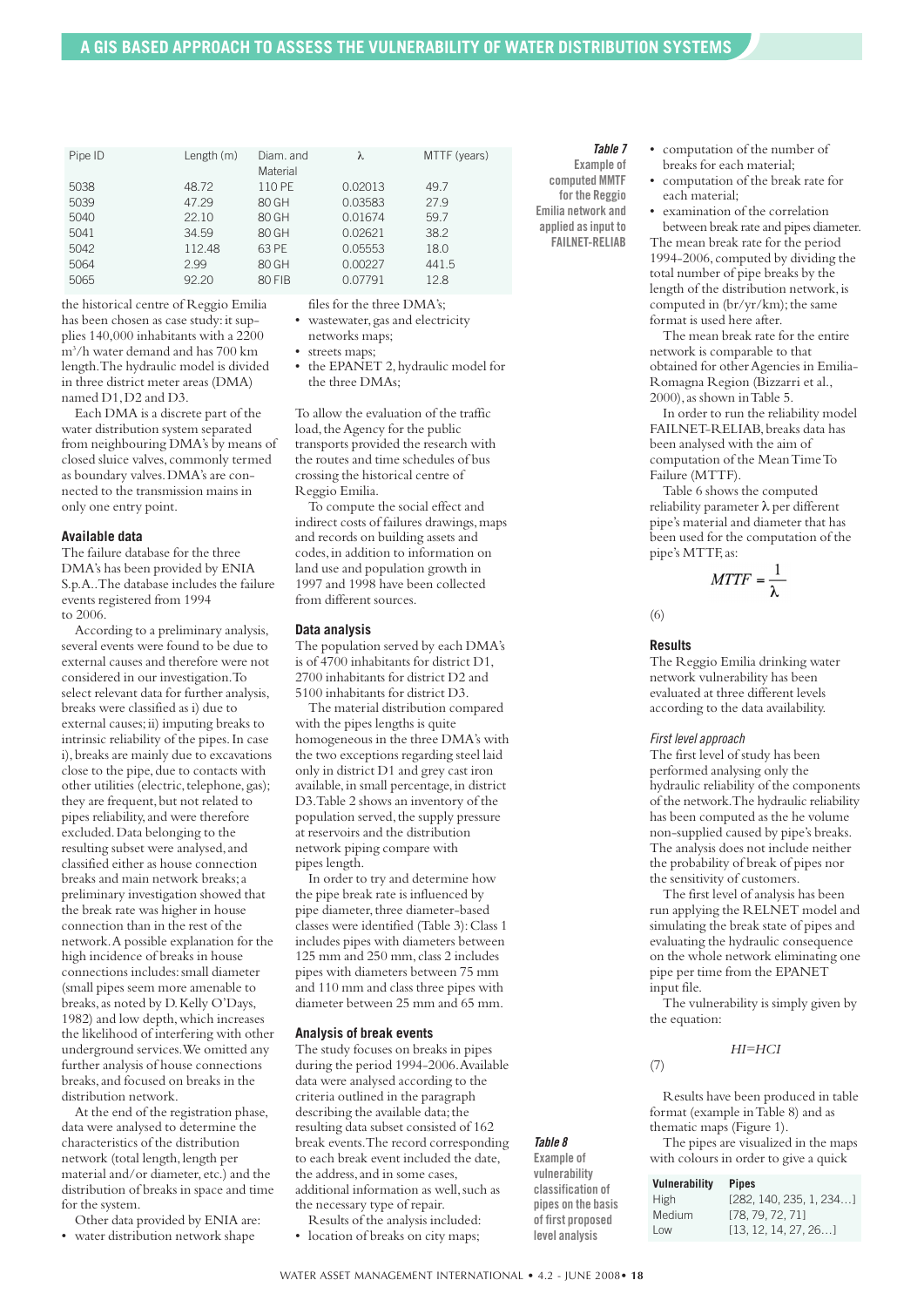

and easy understanding on the level of vulnerability.The increasing climax of vulnerability is given by colours in the following sequence: red, brown, blue, dark green and light green.

As shown in the map,Figure 1, the reliability analysis of hydraulic performance of the network assesses, as most critical or vulnerable

*Figure 1* **Vulnerability map on the basis of the RELNET model**

#### *Figure 2*

**Vulnerability map on the basis of the FAILNET-RELIAB model**



components, the pipes connected to the supplying reservoirs and the pipes connecting different areas of the network with a branch topology.If any one section of water distribution main fails or needs repair, that section connected can be isolated with disrupting all users on the network.

*Figure 3* **Vulnerability map on the basis of the**

**FAILNET-RELIAB**



#### *Second level approach*

The second level of study has been performed analysing the hydraulic reliability of the components of the network including the probability of break of the single pipes according to the computed MTTF.The analysis does not include the sensitivity of customers.

The second level of analysis has been run applying the FAILNET-RELIAB model.

Results have been produced as thematic maps (Figure 2).

#### *Third level approach*

The third level of study has been performed analysing the hydraulic reliability of the components of the network including the probability of break of the single pipes according to the computed MTTF including the sensitivity of customers as stated in Table 7.

The third level of analysis has been run applying the FAILNET-RELIAB model.

Results have been produced as thematic maps (Figure 3)

With the comparison of the three level of analysis (Figures 1,2 and 3) a fairly similar selection of critical components can be noticed.

Slight differences are visualized, for brown, blue, dark green and light green colors,when increasing the level of analysis from simply hydraulic reliability to hydraulic reliability connected to structural reliability and including customers sensitivity. Comparing Figure 2 and 3,for instance, some pipes show a lower vulnerability when including customer sensitivity. As a matter of fact, including the impact that a probable failure can produce to customers with different sensitivity to water needs, changes the vulnerability levels of pipes with the same probability of failing: indirect costs,linked to social impact or social costs,in fact increases the more

sensitive the customer supplied is. Considerations like the latter, apparently effortless, are instead basic rules to be applied in rehabilitation planning in order to priorities components to be included in maintenance programmes.

The example described takes into account only one failure and only one impact coefficient to address vulnerability.However,a more comprehensive analysis should be addressed by utilities managers to rank pipes criticality looking at the capacity of providing the customer with an efficient system and optimal level of service.

#### **Conclusion**

The aim of this study was to develop a simple but feasible model to assess the

vulnerability of an Italian water distribution systems suitable with the level of data available:starting from a typical Italian case study, we defined what can be evaluated, analysed or calculated according to what can be obtained from the utility in terms of data quality and quantity.The selected case study is the drinking water system of Reggio Emilia town located in the northern part of Italy,managed by ENIA S.p.A.

According to the dataset provided by the utility dealing with failure data and hydraulic model results, with additional information on other service, a simple and practical

methodology have been developed. The model, integrating hydraulic and structural reliability, customer sensitivity to water use and GIS features,provides the utility's managers with the list of most vulnerable pipes in table and thematic maps format.

Results of the case study are described in this paper to point out the influence of including impact coefficients in a methodology finalised to rank pipes for rehabilitation aim: pipes with similar operational condition and same probability of failing can have different impact magnitude if not perfectly performing according, for instance, to the typology of customer served.

In terms of asset management, the results show that rehabilitation projects,with same or similar direct costs, can eventually have different total costs when including indirect costs analysis.**●**

#### **References**

*Bizzarri,A.,Di Federico,I.,Di Federico, V.& Mazzacane,S.(2000).Reti di distribuzione idrica urbana:indagine di affidabilità.FrancoAngeli Editore.*

*Eisenbeis,P.,Le Gat,Y.,Laffréchine,K., Le Gauffre,P.,Konig,A.,Rostum,J., Tuhovcah,L.&Valkovic,P.(2002a).Care-W (EVK1-CT-2000-00053) Report 2.1.*

*Eisenbeis,P.,Poulton,M.,Laffréchine, K.& Le Gauffre,P.(2002b).Care-W (EVK1-CT-2000-00053) Report 2.3. Kelly D.O'Day (1982).Organizing*

*andAnalyzing Leak and Break Data for Making Main Replacement Decisions.Jour. AWWA, Nov.* 1982.

*Rossman,L.(2002) Epanet 2.Users manual*

*Sægrov S.,(2004) CARE-W ComputerAided Rehabilitation forWater Networks,IWA Publishing,Alliance House,12 Caxton Street,London SW1H 0QS,UK.*